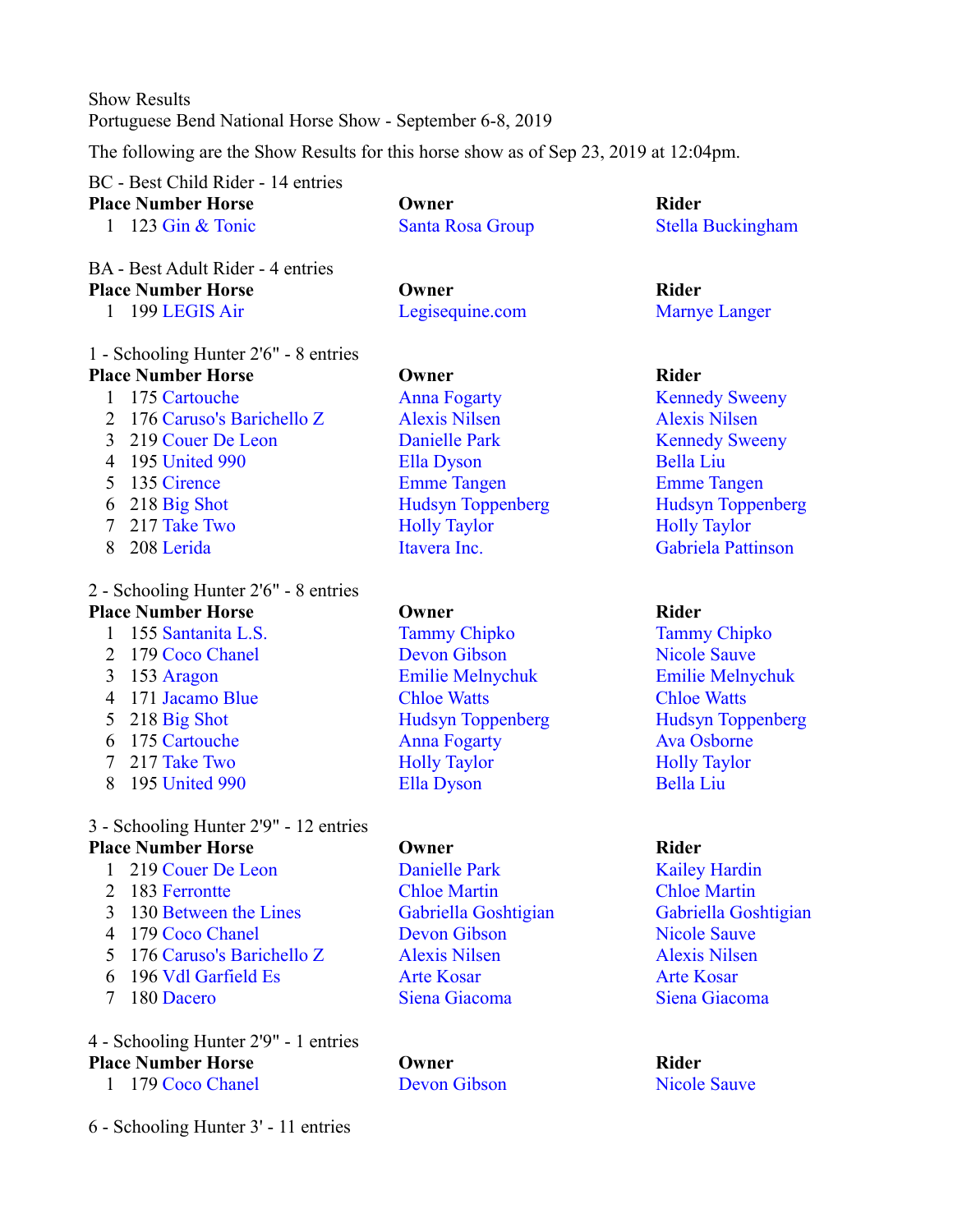### **Place Number Horse Owner Rider**

- 251 Belvedere Ellen Brown Tammy Chipko 180 Dacero Siena Giacoma Siena Giacoma 219 Couer De Leon Danielle Park Kailey Hardin 183 Ferrontte Chloe Martin Chloe Martin 5 128 Cipriano Joyce Ming Calista Yun 130 Between the Lines Gabriella Goshtigian Gabriella Goshtigian 252 Delilah Ilene Kurtzman Ilene Kurtzman 156 2 To Tango Carol Bird Carol Bird 7 - Schooling Hunter 3'3" - 28 entries **Place Number Horse Owner Rider** 1 165 Lost in Blue Kate Considine Katalina Rickard 255 Potus Jh Sporthorses Alexa Leong 256 Journey Charley Stowell Charley Stowell
	- 206 Cornelensky Spyglass Hill Jamie Taylor
	- 220 Constellation Steel Yard Llc Lindsay Ransom
	- 231 Eclair HBC Grace Russo Grace Russo
	- 8 144 SIG Consegal Sadie Goodman Sadie Goodman Sadie Goodman

## 9 - Schooling Hunter 3'3"& 3'6" - 2 entries

| <b>Place Number Horse</b> | Owner               | Rider               |
|---------------------------|---------------------|---------------------|
| 1 145 $Big Love$          | <b>Ava Horowitz</b> | <b>Ava Horowitz</b> |
| 2 173 Casallo             | Ella Dyson          | Ella Dyson          |

10c - Junior Working Hunters 3'3" and 3'6"(Combined 10,15,20,20a) - 6 entries

| <b>Place Number Horse</b> |                    | Owner                 | <b>Rider</b>          |  |
|---------------------------|--------------------|-----------------------|-----------------------|--|
|                           | 1 151 Captivated   | <b>Shayne Wireman</b> | <b>Skylar Wireman</b> |  |
|                           | 2 108 Clooney $62$ | <b>Constance Broz</b> | Elisa Broz            |  |
|                           | 3 231 Eclair HBC   | <b>Grace Russo</b>    | <b>Grace Russo</b>    |  |
|                           | 4 173 Casallo      | Ella Dyson            | Ella Dyson            |  |
|                           | 5 182 Dilana       | Samantha Chelf        | Samantha Chelf        |  |
|                           | 6 144 SIG Consegal | Sadie Goodman         | <b>Sadie Goodman</b>  |  |

## 11c - Junior Working Hunters 3'3"and 3'6" (Combined 11,16,21,21a) - 6 entries

| <b>Place Number Horse</b> | Owner                 | <b>Rider</b>          |  |
|---------------------------|-----------------------|-----------------------|--|
| 1 151 Captivated          | <b>Shayne Wireman</b> | <b>Skylar Wireman</b> |  |
| 2 173 Casallo             | Ella Dyson            | Ella Dyson            |  |
| 3 144 SIG Consegal        | Sadie Goodman         | <b>Sadie Goodman</b>  |  |
| 4 108 Clooney 62          | <b>Constance Broz</b> | Elisa Broz            |  |
| 5 182 Dilana              | Samantha Chelf        | Samantha Chelf        |  |
| 6 231 Eclair HBC          | <b>Grace Russo</b>    | <b>Grace Russo</b>    |  |
|                           |                       |                       |  |

## 12c - Junior Working Hunters 3"3" and 3'6"(Combined 12,17,22,22a) - 6 entries

| <b>Place Number Horse</b> |                  | Owner                 | Rider                 |
|---------------------------|------------------|-----------------------|-----------------------|
|                           | 1 173 Casallo    | Ella Dyson            | Ella Dyson            |
|                           | 2 151 Captivated | <b>Shayne Wireman</b> | <b>Skylar Wireman</b> |
|                           | 3 231 Eclair HBC | <b>Grace Russo</b>    | <b>Grace Russo</b>    |

5 162 Quieri Equestrian Llc Legacy Madison Nadalenco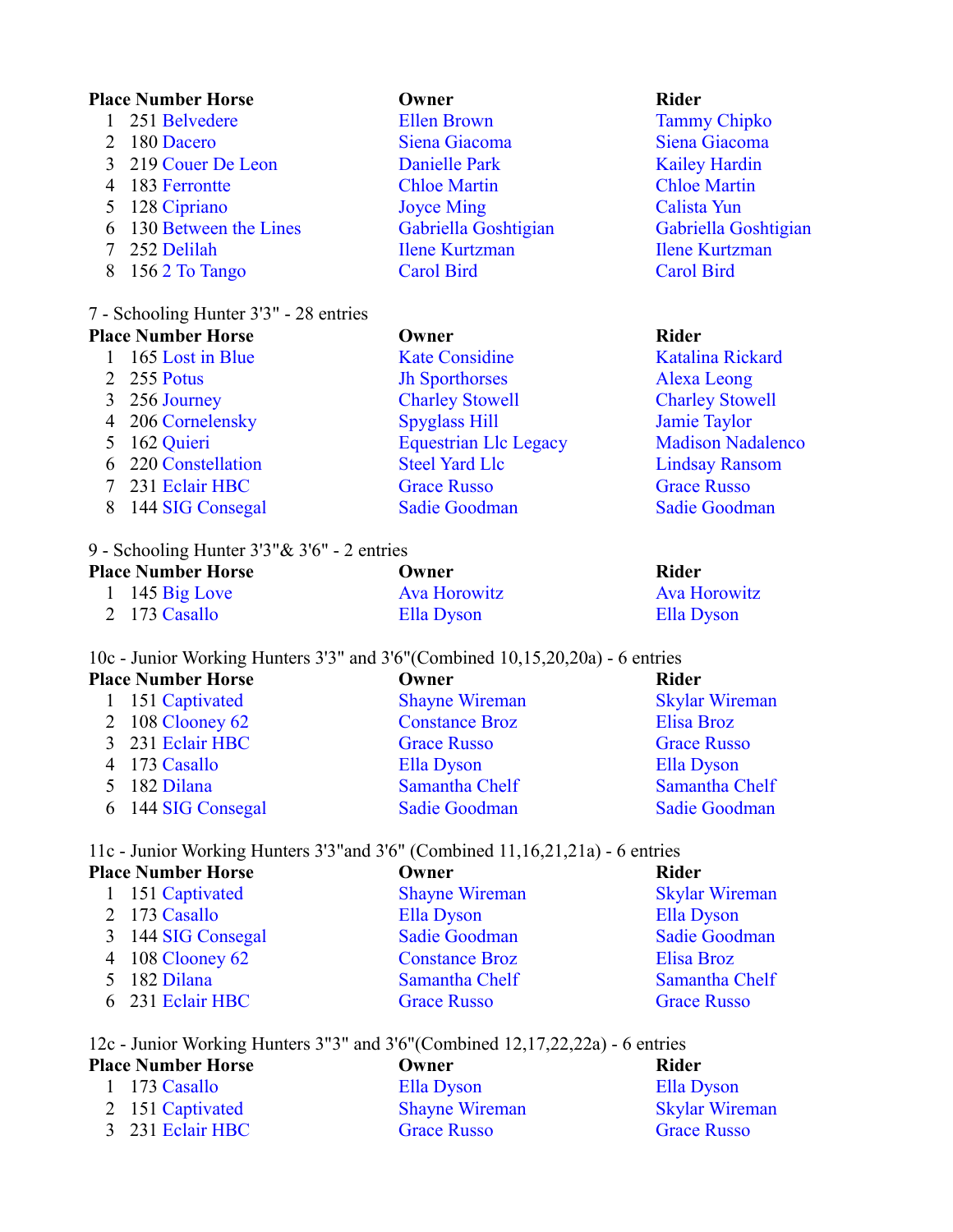| 182 Dilana                                                                     | Samantha Chelf        | Samantha Chelf        |
|--------------------------------------------------------------------------------|-----------------------|-----------------------|
| 13c - Junior Working Hunters 3'3" and 3'6" (Combined 13,18,23,23a) - 6 entries |                       |                       |
| <b>Place Number Horse</b>                                                      | Owner                 | <b>Rider</b>          |
| 1 151 Captivated                                                               | <b>Shayne Wireman</b> | <b>Skylar Wireman</b> |
| 2 173 Casallo                                                                  | Ella Dyson            | <b>Ella Dyson</b>     |
| 182 Dilana                                                                     | Samantha Chelf        | Samantha Chelf        |
| 4 231 Eclair HBC                                                               | <b>Grace Russo</b>    | <b>Grace Russo</b>    |

14c - Junior Working Hunters 3'3 &3'6"U/S(Combined 14,19,24,24a) - 4 entries

| <b>Place Number Horse</b> |                  | Owner                 | Rider                 |  |
|---------------------------|------------------|-----------------------|-----------------------|--|
|                           | 1 231 Eclair HBC | <b>Grace Russo</b>    | <b>Grace Russo</b>    |  |
|                           | 2 151 Captivated | <b>Shayne Wireman</b> | <b>Skylar Wireman</b> |  |
|                           | 3 108 Clooney 62 | <b>Constance Broz</b> | Elisa Broz            |  |
|                           | 4 182 Dilana     | Samantha Chelf        | Samantha Chelf        |  |

| <b>Place Number Horse</b> | Owner                                                           | Rider |
|---------------------------|-----------------------------------------------------------------|-------|
|                           | 40 - Low Amateur Owner Working Hunter 3'3 36 & Over - 3 entries |       |

| <b>Shannon Davidson</b>                                    | <b>Shannon Davidson</b> |
|------------------------------------------------------------|-------------------------|
| Carrie Silvano                                             | Carrie Silvano          |
| Nicole Lean                                                | Nicole Lean             |
| 1 253 Bespoke<br>2 190 Secret Romance<br>3 184 Grande Noir |                         |

### 41 - Low Amateur Owner Working Hunter 3'3 36 & Over - 3 entries

| <b>Place Number Horse</b> | Owner                   | Rider                   |
|---------------------------|-------------------------|-------------------------|
| 1 184 Grande Noir         | Nicole Lean             | Nicole Lean             |
| 2 253 Bespoke             | <b>Shannon Davidson</b> | <b>Shannon Davidson</b> |
| 3 190 Secret Romance      | Carrie Silvano          | Carrie Silvano          |

## 42 - Low Amateur Owner Working Hunter 3'3 36 & Over - 3 entries

| <b>Place Number Horse</b> | Owner                   | Rider        |
|---------------------------|-------------------------|--------------|
| 1 184 Grande Noir         | Nicole Lean             | Nicole       |
| 2 253 Bespoke             | <b>Shannon Davidson</b> | <b>Shann</b> |

## 43 - Low Amateur Owner Working Hunter 3'3 36 & Over - 3 entries **Place Number Horse Owner COMPANY Rider** 1 184 Grande Noir Nicole Lean Nicole Lean

2 253 Bespoke Shannon Davidson Shannon Davidson

|  | 44 - Low Amateur Owner Working Hunter 3'3 36 & Over U/S - 3 entries |                         |                      |
|--|---------------------------------------------------------------------|-------------------------|----------------------|
|  | <b>Place Number Horse</b>                                           | Owner                   | Rider                |
|  | 1 184 Grande Noir                                                   | Nicole Lean             | Nicole Lean          |
|  | 2 253 Bespoke                                                       | <b>Shannon Davidson</b> | <b>Shannon David</b> |
|  | 3 190 Secret Romance                                                | Carrie Silvano          | Carrie Silvano       |

| 45c - Childrens/Adult Amateur Hunters (Combined 45,53,57) - 11 entries |
|------------------------------------------------------------------------|
|------------------------------------------------------------------------|

## **Place Number Horse Owner COMPANY Rider** 1 128 Cipriano Joyce Ming Calista Yun 2 180 Dacero Siena Giacoma Siena Giacoma 3 156 2 To Tango Carol Bird Carol Bird

**Shannon Davidson** 

Nicole Lean

**Shannon Davidson**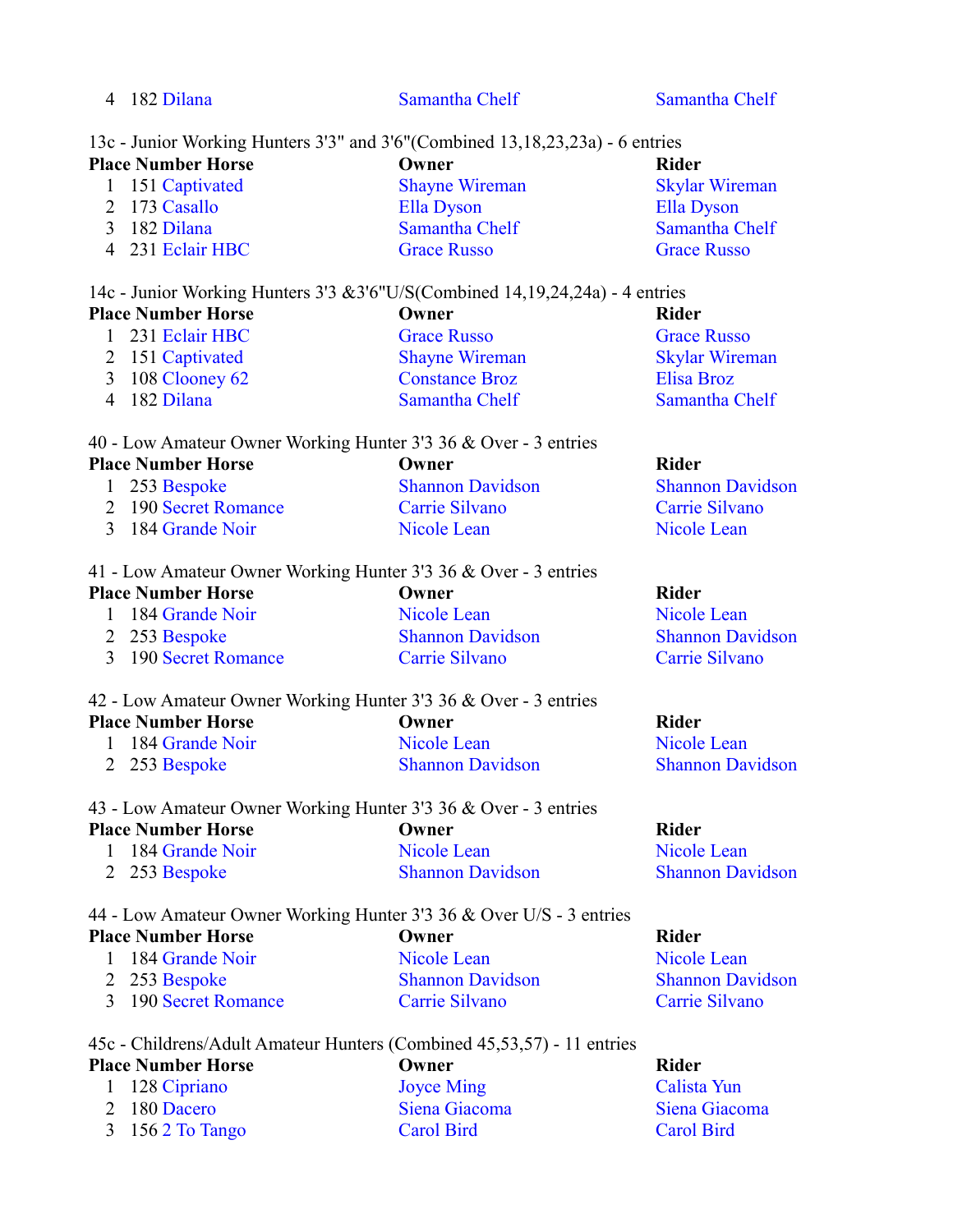| 4 183 Ferrontte             | <b>Chloe Martin</b>  |
|-----------------------------|----------------------|
| 5 219 Couer De Leon         | Danielle Park        |
| 6 196 Vdl Garfield Es       | <b>Arte Kosar</b>    |
| 7 130 Between the Lines     | Gabriella Goshtigian |
| 8 176 Caruso's Barichello Z | <b>Alexis Nilsen</b> |

## **Chloe Martin** Kailey Hardin Arte Kosar Gabriella Goshtigian Alexis Nilsen

## 46c - Childrens/Adult Amateur Hunters (Combined 46,54,58) - 10 entries

## **Place Number Horse Company Company Company Rider Rider** 1 183 Ferrontte Chloe Martin Chloe Martin 2 219 Couer De Leon Danielle Park Kailey Hardin 3 180 Dacero Siena Giacoma Siena Giacoma 4 196 Vdl Garfield Es Arte Kosar Arte Kosar Arte Kosar 5 205 Carinjon Georgy Maskrey-segesman Kayla Payvar 6 212 Gauguin Elvenstar Farm Elizabeth Gray 7 247 Hareina G Jen Hannink Britney Nucci 8 128 Cipriano Joyce Ming Calista Yun

47c - Childrens/Adult Amateur Hunters (Combined 47,55,59) - 8 entries

| <b>Place Number Horse</b>   | Owner                          | <b>Rider</b>             |
|-----------------------------|--------------------------------|--------------------------|
| 185 Grandeur                | <b>Nicole Husky</b>            | <b>Stephanie Brofman</b> |
| 2 212 Gauguin               | <b>Elvenstar Farm</b>          | <b>Elizabeth Gray</b>    |
| 183 Ferrontte               | <b>Chloe Martin</b>            | <b>Chloe Martin</b>      |
| 4 176 Caruso's Barichello Z | <b>Alexis Nilsen</b>           | <b>Alexis Nilsen</b>     |
| 180 Dacero                  | Siena Giacoma                  | Siena Giacoma            |
| 6 219 Couer De Leon         | Danielle Park                  | <b>Kailey Hardin</b>     |
| 205 Carinjon                | <b>Georgy Maskrey-segesman</b> | Kayla Payvar             |
| 128 Cipriano                | <b>Joyce Ming</b>              | Calista Yun              |
|                             |                                |                          |

48c - Childrens/Adult Amateur Hunters Under Saddle (Combined 48,56,60) - 7 entries

| <b>Place Number Horse</b> |                             | Owner                 | <b>Rider</b>          |
|---------------------------|-----------------------------|-----------------------|-----------------------|
|                           | 1 176 Caruso's Barichello Z | <b>Alexis Nilsen</b>  | <b>Alexis Nilsen</b>  |
|                           | 2 180 Dacero                | Siena Giacoma         | Siena Giacoma         |
|                           | 3 183 Ferrontte             | <b>Chloe Martin</b>   | <b>Chloe Martin</b>   |
|                           | 4 219 Couer De Leon         | Danielle Park         | <b>Kailey Hardin</b>  |
|                           | 5 212 Gauguin               | <b>Elvenstar Farm</b> | <b>Elizabeth Gray</b> |

## 65 - Pre Children's/Adult Hunters - 8 entries

| <b>Place Number Horse</b> |                       | Owner                    | <b>Rider</b>             |
|---------------------------|-----------------------|--------------------------|--------------------------|
|                           | 175 Cartouche         | <b>Anna Fogarty</b>      | Ava Osborne              |
|                           | 2 153 Aragon          | <b>Emilie Melnychuk</b>  | <b>Emilie Melnychuk</b>  |
|                           | 3 195 United 990      | Ella Dyson               | <b>Bella Liu</b>         |
|                           | $4\quad 218$ Big Shot | <b>Hudsyn Toppenberg</b> | <b>Hudsyn Toppenberg</b> |
|                           | 5 179 Coco Chanel     | Devon Gibson             | <b>Nicole Sauve</b>      |
|                           | 6 171 Jacamo Blue     | <b>Chloe Watts</b>       | <b>Chloe Watts</b>       |
|                           | 155 Santanita L.S.    | <b>Tammy Chipko</b>      | Iman Hashemi             |
| 8                         | 217 Take Two          | <b>Holly Taylor</b>      | <b>Holly Taylor</b>      |

66 - Pre Children's/Adult Hunters - 8 entries **Place Number Horse Owner Rider**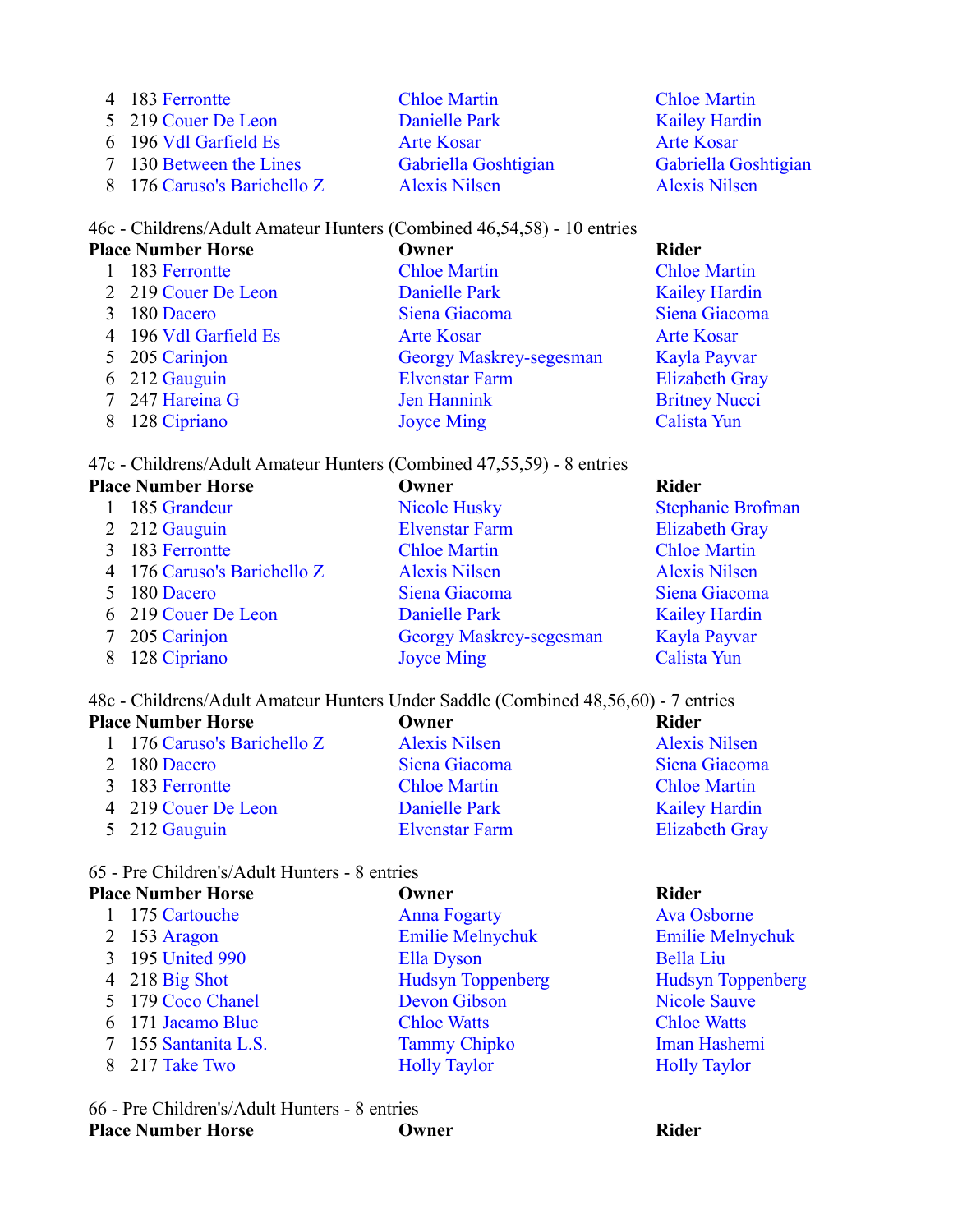| 1 195 United 990     | Ella Dyson               |
|----------------------|--------------------------|
| 2 153 Aragon         | <b>Emilie Melnychuk</b>  |
| 3 175 Cartouche      | <b>Anna Fogarty</b>      |
| 4 179 Coco Chanel    | <b>Devon Gibson</b>      |
| 5 217 Take Two       | <b>Holly Taylor</b>      |
| $6$ 218 Big Shot     | <b>Hudsyn Toppenberg</b> |
| 7 171 Jacamo Blue    | <b>Chloe Watts</b>       |
| 8 155 Santanita L.S. | <b>Tammy Chipko</b>      |
|                      |                          |

## 67 - Pre Children's/Adult Hunters - 12 entries

## **Place Number Horse Owner Rider** 1 175 Cartouche Anna Fogarty Ava Osborne 2 251 Belvedere Ellen Brown Ilene Kurtzman 3 155 Santanita L.S. Tammy Chipko Iman Hashemi 4 135 Cirence Emme Tangen Emme Tangen 5 179 Coco Chanel Devon Gibson Nicole Sauve 6 195 United 990 Ella Dyson Bella Liu 7 153 Aragon Emilie Melnychuk Emilie Melnychuk 8 218 Big Shot Hudsyn Toppenberg Hudsyn Toppenberg

## 68 - Pre Children's Adult Equitation O/F - 11 entries

| <b>Place Number Horse</b> |                   | Owner                    | <b>Rider</b>             |
|---------------------------|-------------------|--------------------------|--------------------------|
|                           | 153 Aragon        | <b>Emilie Melnychuk</b>  | <b>Emilie Melnychuk</b>  |
|                           | 2 195 United 990  | Ella Dyson               | <b>Bella Liu</b>         |
|                           | 135 Cirence       | <b>Emme Tangen</b>       | <b>Emme Tangen</b>       |
|                           | 4 252 Delilah     | <b>Ilene Kurtzman</b>    | <b>Ilene Kurtzman</b>    |
|                           | 5 179 Coco Chanel | <b>Devon Gibson</b>      | <b>Nicole Sauve</b>      |
|                           | 6 175 Cartouche   | <b>Anna Fogarty</b>      | <b>Ava Osborne</b>       |
|                           | 208 Lerida        | Itavera Inc.             | Kathryn Billesdon        |
|                           | 218 Big Shot      | <b>Hudsyn Toppenberg</b> | <b>Hudsyn Toppenberg</b> |
|                           |                   |                          |                          |

## 69 - Pre Children's/Adult Hunters U/S - 13 entries

| <b>Place Number Horse</b> | Owner                    | <b>Rider</b>        |
|---------------------------|--------------------------|---------------------|
| 135 Cirence               | <b>Emme Tangen</b>       | Emme Ta             |
| 2 218 Big Shot            | <b>Hudsyn Toppenberg</b> | Hudsyn <sub>1</sub> |
| 3 252 Delilah             | <b>Ilene Kurtzman</b>    | <b>Ilene Kur</b>    |
| 4 155 Santanita L.S.      | <b>Tammy Chipko</b>      | <b>Iman Has</b>     |
| 5 208 Lerida              | Itavera Inc.             | Kathryn 1           |
| 6 195 United 990          | Ella Dyson               | <b>Bella Liu</b>    |
| 7 175 Cartouche           | <b>Anna Fogarty</b>      | <b>Ava Osbo</b>     |
| 8 192 Sugar Cookie        | Victoria Baeza           | Victoria I          |
|                           |                          |                     |

### 70 - Pre Children's/Adult Equitation Flat -

| <b>Place Number Horse</b> | Owner               | Rider |
|---------------------------|---------------------|-------|
| 1 $217$ Take Two          | <b>Holly Taylor</b> | Holly |
| $\sim$                    |                     |       |

- 
- 
- 5 175 Cartouche Anna Fogarty Ava Osborne

| - Pre Children's/Adult Equitation Flat - 7 entries |                          |                         |
|----------------------------------------------------|--------------------------|-------------------------|
| lace Number Horse                                  | Owner                    | <b>Rider</b>            |
| 1 217 Take Two                                     | <b>Holly Taylor</b>      | <b>Holly Taylor</b>     |
| 2 153 Aragon                                       | <b>Emilie Melnychuk</b>  | <b>Emilie Melnychuk</b> |
| $3\quad 218$ Big Shot                              | <b>Hudsyn Toppenberg</b> | Hudsyn Toppenberg       |
| 4 195 United 990                                   | Ella Dyson               | <b>Bella Liu</b>        |
| 5 175 Cartouche                                    | Anna Fogarty             | Ava Oshorne             |

Bella Liu Emilie Melnychuk Ava Osborne Nicole Sauve **Holly Taylor** Hudsyn Toppenberg **Chloe Watts** Iman Hashemi

**Emme Tangen** Hudsyn Toppenberg **Ilene Kurtzman** Iman Hashemi Kathryn Billesdon Ava Osborne Victoria Baeza

**Holly Taylor** 3 218 Big Shot Hudsyn Toppenberg Hudsyn Toppenberg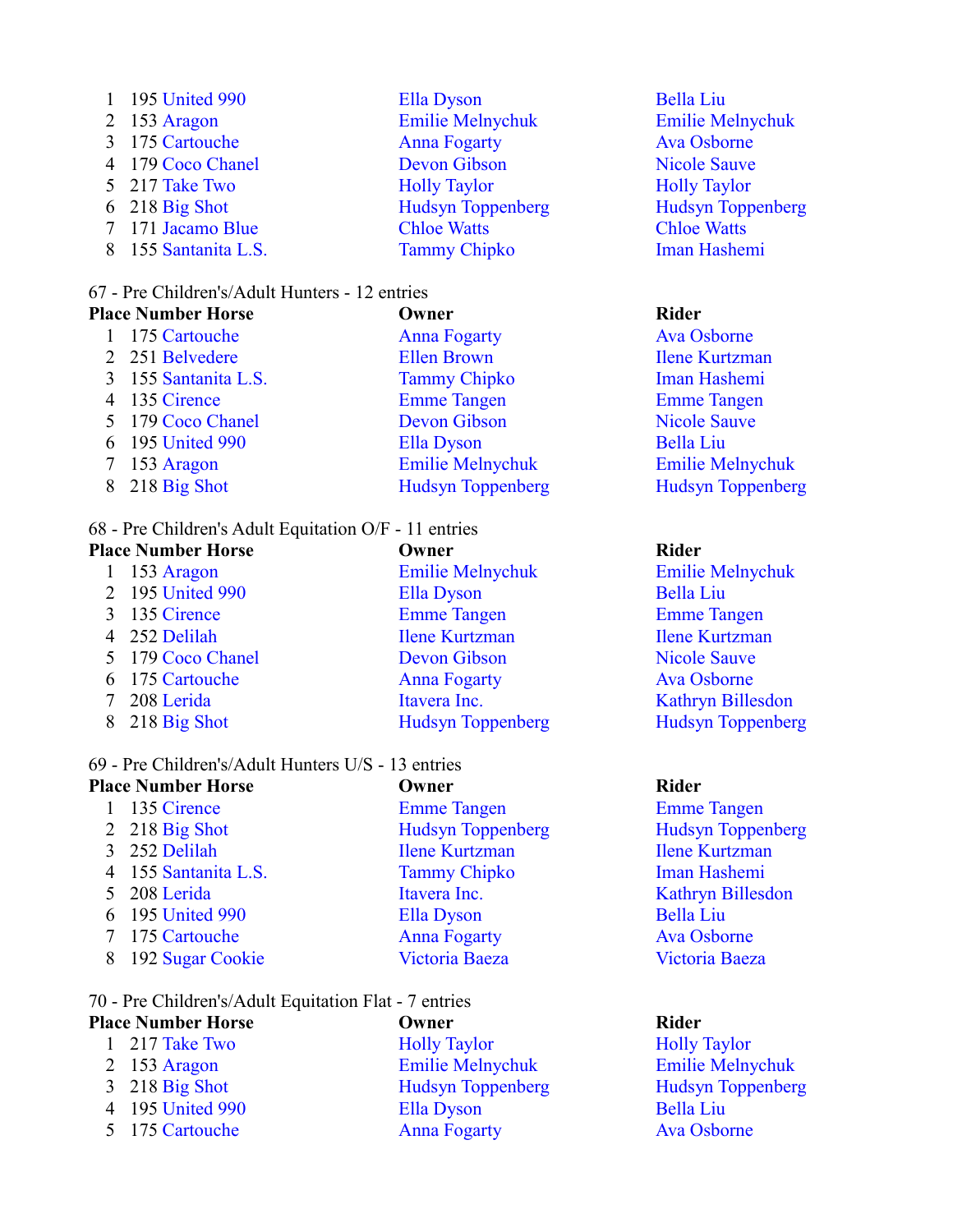|  |  |  | 6 155 Santanita L.S. |  |
|--|--|--|----------------------|--|
|--|--|--|----------------------|--|

7 171 Jacamo Blue Chloe Watts Chloe Watts

# Tammy Chipko Iman Hashemi

## 71 - Opportunity Schooling Hunter 2' - 5 entries

| <b>Place Number Horse</b>     | Owner                 | <b>Rider</b> |
|-------------------------------|-----------------------|--------------|
| 1 198 Vincicotii              | <b>Sophia Sanders</b> | Ella T       |
| 2 186 Indian Summer           | <b>Sarah Dyer</b>     | Sienna       |
| 3 246 Midnight Chandler Bling | <b>Katie Neglia</b>   | Sloan        |
| 4 192 Sugar Cookie            | Victoria Baeza        | Victor       |

### 71A - Opportunity Schooling Hunter 2'3" - 4 entries

| <b>Place Number Horse</b> |                         | Owner              | Rider              |
|---------------------------|-------------------------|--------------------|--------------------|
|                           | 1 172 Ulligan De Rocque | <b>Katie Smith</b> | <b>Katie Smith</b> |
|                           | 2 228 Bourbon Street    | <b>Jen Hannink</b> | <b>Hannah Corr</b> |

### 72 - Opportunity Green Rider Equitation Flat - 8 entries

### **Place Number Horse Owner Rider**

| 1 172 Ulligan De Rocque | <b>Katie Smith</b>       | <b>Katie Smith</b>       |
|-------------------------|--------------------------|--------------------------|
| 2 135 Cirence           | <b>Emme Tangen</b>       | <b>Emme Tangen</b>       |
| 3 168 Proverb           | <b>Mary Hirsch</b>       | Julia Laplant            |
| 4 192 Sugar Cookie      | Victoria Baeza           | Victoria Baeza           |
| 5 195 United 990        | Ella Dyson               | <b>Bella Liu</b>         |
| 6 228 Bourbon Street    | Jen Hannink              | Hannah Corr              |
| $7\quad 218$ Big Shot   | <b>Hudsyn Toppenberg</b> | <b>Hudsyn Toppenberg</b> |
|                         |                          |                          |

## 73 - Opportunity Green Rider Equitation O/F - 8 entries

## **Place Number Horse Owner Rider**

| 1 172 Ulligan De Rocque | <b>Katie Smith</b>       | <b>Katie Sm</b>     |
|-------------------------|--------------------------|---------------------|
| 2 218 Big Shot          | <b>Hudsyn Toppenberg</b> | Hudsyn <sub>1</sub> |
| 3 168 Proverb           | <b>Mary Hirsch</b>       | Julia Lap           |
| 4 135 Cirence           | <b>Emme Tangen</b>       | <b>Emme</b> Ta      |
| 5 192 Sugar Cookie      | Victoria Baeza           | Victoria I          |
| 6 228 Bourbon Street    | Jen Hannink              | Hannah (            |
| 7 195 United 990        | Ella Dyson               | <b>Bella Liu</b>    |

## 74 - Opportunity Green Rider Hunters - 11 entries

| <b>Place Number Horse</b> | Owner                    | <b>Rider</b>        |
|---------------------------|--------------------------|---------------------|
| 168 Proverb               | <b>Mary Hirsch</b>       | Julia Lap           |
| 2 172 Ulligan De Rocque   | <b>Katie Smith</b>       | <b>Katie Sm</b>     |
| $3$ 218 Big Shot          | <b>Hudsyn Toppenberg</b> | Hudsyn <sub>1</sub> |
| 4 135 Cirence             | <b>Emme Tangen</b>       | <b>Emme</b> Ta      |
| 5 155 Santanita L.S.      | <b>Tammy Chipko</b>      | <b>Iman Has</b>     |
| 6 252 Delilah             | <b>Ilene Kurtzman</b>    | <b>Ilene Kur</b>    |
| 7 228 Bourbon Street      | Jen Hannink              | Hannah C            |
| 195 United 990            | Ella Dyson               | <b>Bella Liu</b>    |
|                           |                          |                     |
|                           |                          |                     |

## 75 - Opportunity Green Rider Hunters - 11 entries **Place Number Horse Owner Rider**

|  | 1 172 Ulligan De Rocque | <b>Katie Smith</b> | <b>Katie Smith</b> |
|--|-------------------------|--------------------|--------------------|
|--|-------------------------|--------------------|--------------------|

Ella Todaro Sienna Slusser Sloane Hollingshead Victoria Baeza

**Katie Smith** 

1 172 Ulligan De Smith Katie Smith 2 218 Big Shot Hudsyn Toppenberg Hudsyn Toppenberg <sup>7</sup> Hirsch Julia Laplant e Tangen Emme Tangen 5 192 Sugar Cookie Victoria Baeza Victoria Baeza Francisco Street Hannah Corr

Julia Laplant Katie Smith erg Hudsyn Toppenberg **Emme Tangen** Iman Hashemi **Ilene Kurtzman** Hannah Corr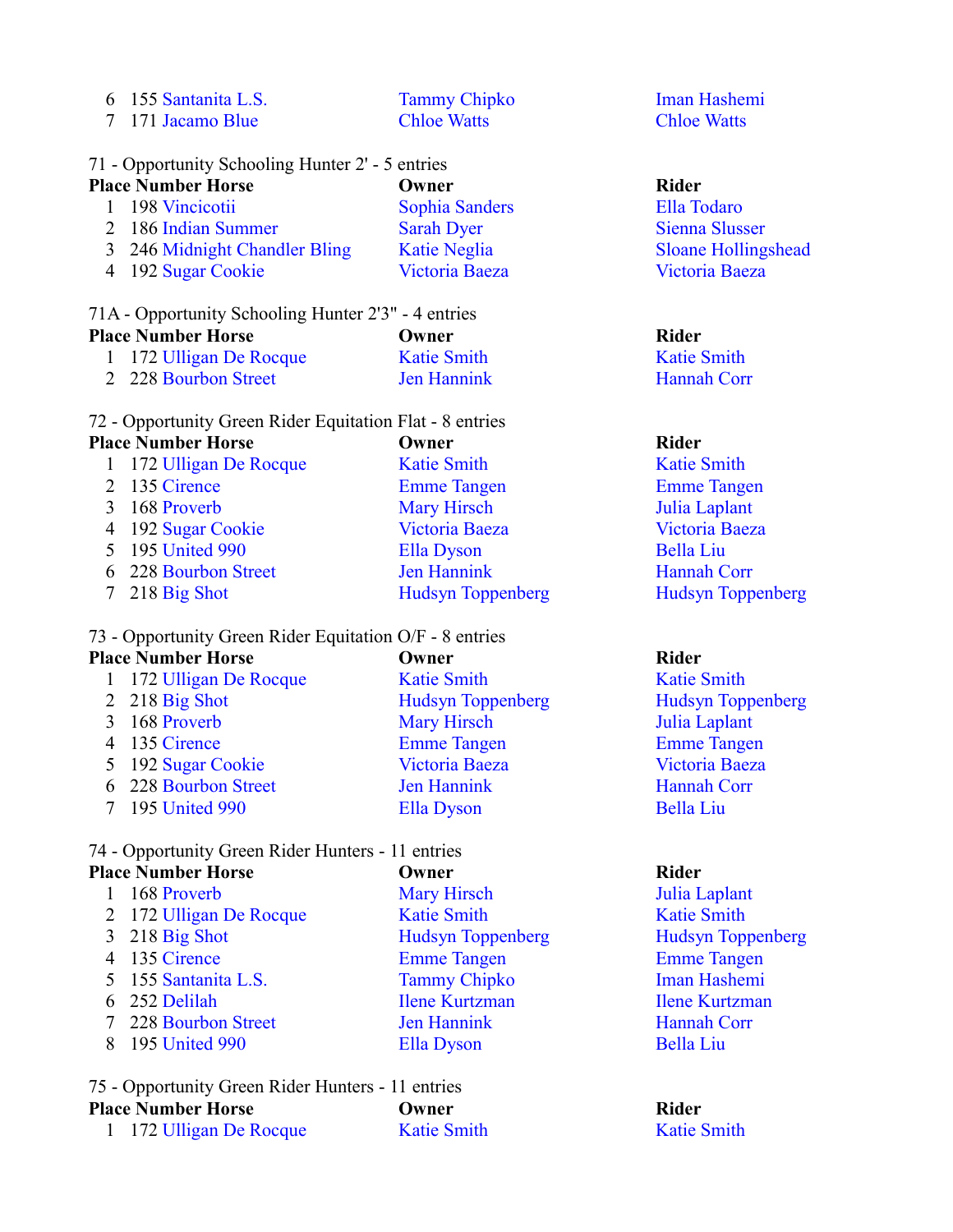| 2 155 Santanita L.S. | <b>Tammy Chipko</b>   | <b>Iman Has</b>  |
|----------------------|-----------------------|------------------|
| 3 252 Delilah        | <b>Ilene Kurtzman</b> | <b>Ilene Kur</b> |
| 4 168 Proverb        | <b>Mary Hirsch</b>    | Julia Lap        |
| 5 192 Sugar Cookie   | Victoria Baeza        | Victoria I       |
| 6 135 Cirence        | <b>Emme Tangen</b>    | <b>Emme</b> Ta   |
| 7 228 Bourbon Street | Jen Hannink           | Hannah (         |
| 8 195 United 990     | Ella Dyson            | <b>Bella Liu</b> |

## 76 - Opportunity Green Rider Hunters Under Saddle - 10 entries

| <b>Place Number Horse</b> |                       | Owner                    | <b>Rider</b>          |
|---------------------------|-----------------------|--------------------------|-----------------------|
|                           | 252 Delilah           | <b>Ilene Kurtzman</b>    | <b>Ilene Kurtzman</b> |
|                           | 2 135 Cirence         | <b>Emme Tangen</b>       | <b>Emme Tangen</b>    |
|                           | 3 155 Santanita L.S.  | <b>Tammy Chipko</b>      | Iman Hashemi          |
|                           | 4 168 Proverb         | <b>Mary Hirsch</b>       | Julia Laplant         |
|                           | 5 192 Sugar Cookie    | Victoria Baeza           | Victoria Baeza        |
|                           | $6\quad 218$ Big Shot | <b>Hudsyn Toppenberg</b> | <b>Hudsyn Toppen</b>  |
|                           | 7 195 United 990      | <b>Ella Dyson</b>        | <b>Bella Liu</b>      |
| 8                         | 172 Ulligan De Rocque | <b>Katie Smith</b>       | <b>Katie Smith</b>    |
|                           |                       |                          |                       |

77 - Opportunity Short/Long/Rusty Stirrup Equitation O/F - 6 entries

## **Place Number Horse Owner Rider**

| 1 246 Midnight Chandler Bling | <b>Katie Negl</b>  |
|-------------------------------|--------------------|
| 2 186 Indian Summer           | <b>Sarah Dyes</b>  |
| 3 198 Vincicotii              | Sophia Sar         |
| 4 201 Claim To Fame           | <b>Ripley Erli</b> |
| 5 192 Sugar Cookie            | Victoria Ba        |
|                               |                    |

### 78 - Opportunity Short/Long/Rusty Stirrup Hunters - 6 entries

| <b>Place Number Horse</b>     | Owner                 | Rider                      |
|-------------------------------|-----------------------|----------------------------|
| 198 Vincicotii                | <b>Sophia Sanders</b> | Ella Todaro                |
| 2 192 Sugar Cookie            | Victoria Baeza        | Victoria Baeza             |
| 3 193 Sweet Ride              | <b>Kate Shaffer</b>   | <b>Gillian Armstrong</b>   |
| 4 186 Indian Summer           | <b>Sarah Dyer</b>     | Sienna Slusser             |
| 5 246 Midnight Chandler Bling | <b>Katie Neglia</b>   | <b>Sloane Hollingshead</b> |
|                               |                       |                            |

## 79 - Opportunity Short/Long/Rusty Stirrup Hunters - 5 entries

| <b>Place Number Horse</b> |                               | Owner                 | <b>Rider</b>               |  |
|---------------------------|-------------------------------|-----------------------|----------------------------|--|
|                           | 1 246 Midnight Chandler Bling | <b>Katie Neglia</b>   | <b>Sloane Hollingshead</b> |  |
|                           | 2 192 Sugar Cookie            | Victoria Baeza        | Victoria Baeza             |  |
|                           | 3 201 Claim To Fame           | <b>Ripley Erlich</b>  | <b>Ripley Erlich</b>       |  |
|                           | 4 198 Vincicotii              | <b>Sophia Sanders</b> | Ella Todaro                |  |
|                           | 5 186 Indian Summer           | <b>Sarah Dyer</b>     | <b>Sienna Slusser</b>      |  |
|                           |                               |                       |                            |  |

## 80 - Opportunity Short/Long/Rusty Stirrup Hunters Under Saddle - 6 entries

## **Place Number Horse Owner COMPANY Rider**

- 2 192 Sugar Cookie Victoria Baeza Victoria Baeza
- 3 246 Midnight Chandler Bling Katie Neglia Sloane Hollingshead
- 4 198 Vincicotii Sophia Sanders Ella Todaro
- 1 186 Indian Summer Sarah Dyer Sienna Slusser
- 

Iman Hashemi **Ilene Kurtzman** Julia Laplant Victoria Baeza **Emme Tangen** Hannah Corr

n Toppenberg

lia 246 Sloane Holling Shead **2 186 Indian Summer Sienna Slusser** nders Ella Todaro 4 201 Claim To Fame Ripley Erlich Ripley Erlich 5 192 Sugar Cookie Victoria Baeza Victoria Baeza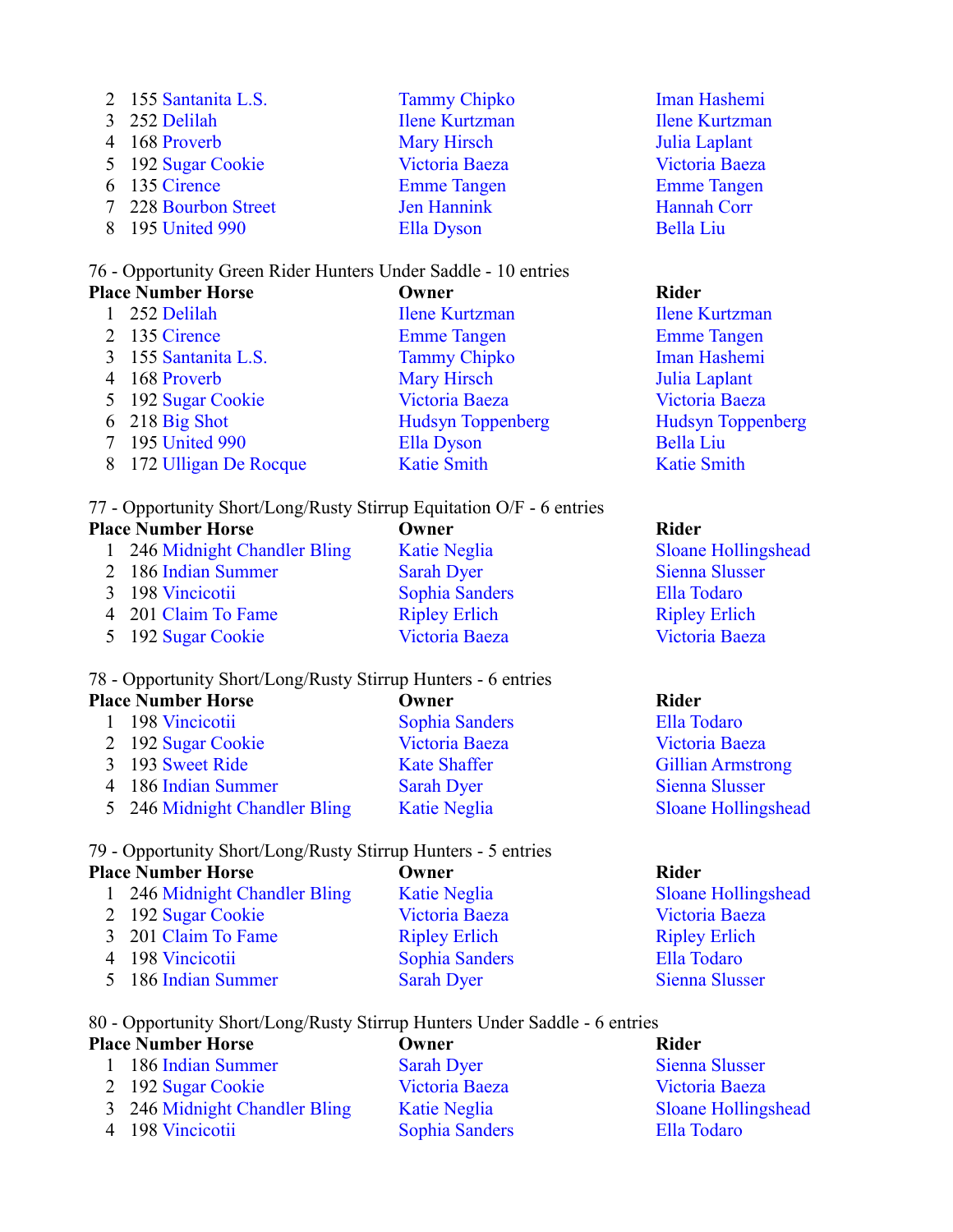5 201 Claim To Fame Ripley Erlich Ripley Erlich

### 81 - Opportunity Short/Long/Rusty Stirrup Equitation Flat - 6 entries

| <b>Place Number Horse</b>     | Owner                 | <b>Rider</b>               |
|-------------------------------|-----------------------|----------------------------|
| 198 Vincicotii                | <b>Sophia Sanders</b> | Ella Todaro                |
| 2 246 Midnight Chandler Bling | <b>Katie Neglia</b>   | <b>Sloane Hollingshead</b> |
| 3 186 Indian Summer           | <b>Sarah Dyer</b>     | <b>Sienna Slusser</b>      |
| 4 201 Claim To Fame           | <b>Ripley Erlich</b>  | <b>Ripley Erlich</b>       |
| 5 192 Sugar Cookie            | Victoria Baeza        | Victoria Baeza             |
|                               |                       |                            |

### 82 - Walk Trot Pleasure - 6 entries **Place Number Horse Owner Rider**

| 1 245 SwS Checkini   | <b>Steve Weder</b>  | <b>Madison Hirschb</b>  |
|----------------------|---------------------|-------------------------|
| 2 240 Takori         | <b>Linda Cooper</b> | Jenna Wahba             |
| 3 131 Finite Clover  | Jen Hannink         | <b>Skylar Rapoport</b>  |
| 4 186 Indian Summer  | <b>Sarah Dyer</b>   | <b>Brook Billesdon</b>  |
| 5 241 After Midnight | Victoria Baeza      | <b>Aubrey Zebrowsl</b>  |
| $6\quad243$ Grace    | Devon Gibson        | <b>Katherine Nilsen</b> |

## 83 - Walk Trot Equitation (flat) - 6 entries

## **Place Number Horse Owner Rider**

| 1 131 Finite Clover  | Jer           |
|----------------------|---------------|
| 2 186 Indian Summer  | Sa            |
| 3 245 SwS Checkini   | $St \epsilon$ |
| 4 241 After Midnight | Vi            |
| 5 243 Grace          | De            |
| 6 240 Takori         | Lit           |
|                      |               |

## 84 - Walk Trot Hunter U/S - 6 entries

| <b>Place Number Horse</b> |                      | Owner               | <b>Rider</b>         |
|---------------------------|----------------------|---------------------|----------------------|
|                           | 1 243 Grace          | Devon Gibson        | <b>Katherine Nil</b> |
|                           | 2 131 Finite Clover  | Jen Hannink         | <b>Skylar Rapop</b>  |
|                           | 3 245 SwS Checkini   | <b>Steve Weder</b>  | <b>Madison Hirs</b>  |
|                           | 4 241 After Midnight | Victoria Baeza      | <b>Aubrey Zebro</b>  |
|                           | 5 186 Indian Summer  | <b>Sarah Dyer</b>   | <b>Brook Billesc</b> |
|                           | 6 240 Takori         | <b>Linda Cooper</b> | Jenna Wahba          |

## 85 - Walk Trot Equitation Over Rails - 6 entries

| <b>Place Number Horse</b> |                      | Owner               |               |
|---------------------------|----------------------|---------------------|---------------|
|                           | 1 131 Finite Clover  | Jen Hannink         | <b>Skylar</b> |
|                           | 2 186 Indian Summer  | <b>Sarah Dyer</b>   | <b>Brook</b>  |
|                           | 3 241 After Midnight | Victoria Baeza      | Aubre         |
|                           | 4 245 SwS Checkini   | <b>Steve Weder</b>  | Madis         |
|                           | 5 240 Takori         | <b>Linda Cooper</b> | Jenna         |
|                           | 6 243 Grace          | Devon Gibson        | Kather        |
|                           |                      |                     |               |

86 - .75m Hopeful Jumper - 9 entries **Place Number Horse Owner Rider** 1 171 Jacamo Blue Chloe Watts Chloe Watts

eder Madison Hirschberg 2 221 Jenna Wahba

Baeza Aubrey Zebrowski

n Hannink Skylar Rapoport **2 186 Indian Summer Summer Series Summer Series Summer Series Summer Series Summer Series Summer Series Summer Series Summer Series Summer Series Summer Series Summer Series Summer Series Summer Series Summer Series Summe** eve Weder Madison Hirschberg etoria Baeza **Aubrey Zebrowski** External Grace Devon Gibson Katherine Nilsen nda Cooper Jenna Wahba

1 243 Devon Gibson Katherine Nilsen **2 131 Jen Hannink Skylar Rapoport** Steve Weder Madison Hirschberg Victoria Baeza Aubrey Zebrowski Sarah Dyer Brook Billesdon

131 Jen Hannink Skylar Rapoport **2 186 Sarah Dyer Brook Billesdon** Victoria Baeza Aubrey Zebrowski Steve Weder Madison Hirschberg Linda Cooper Jenna Wahba **Devon Gibson** Katherine Nilsen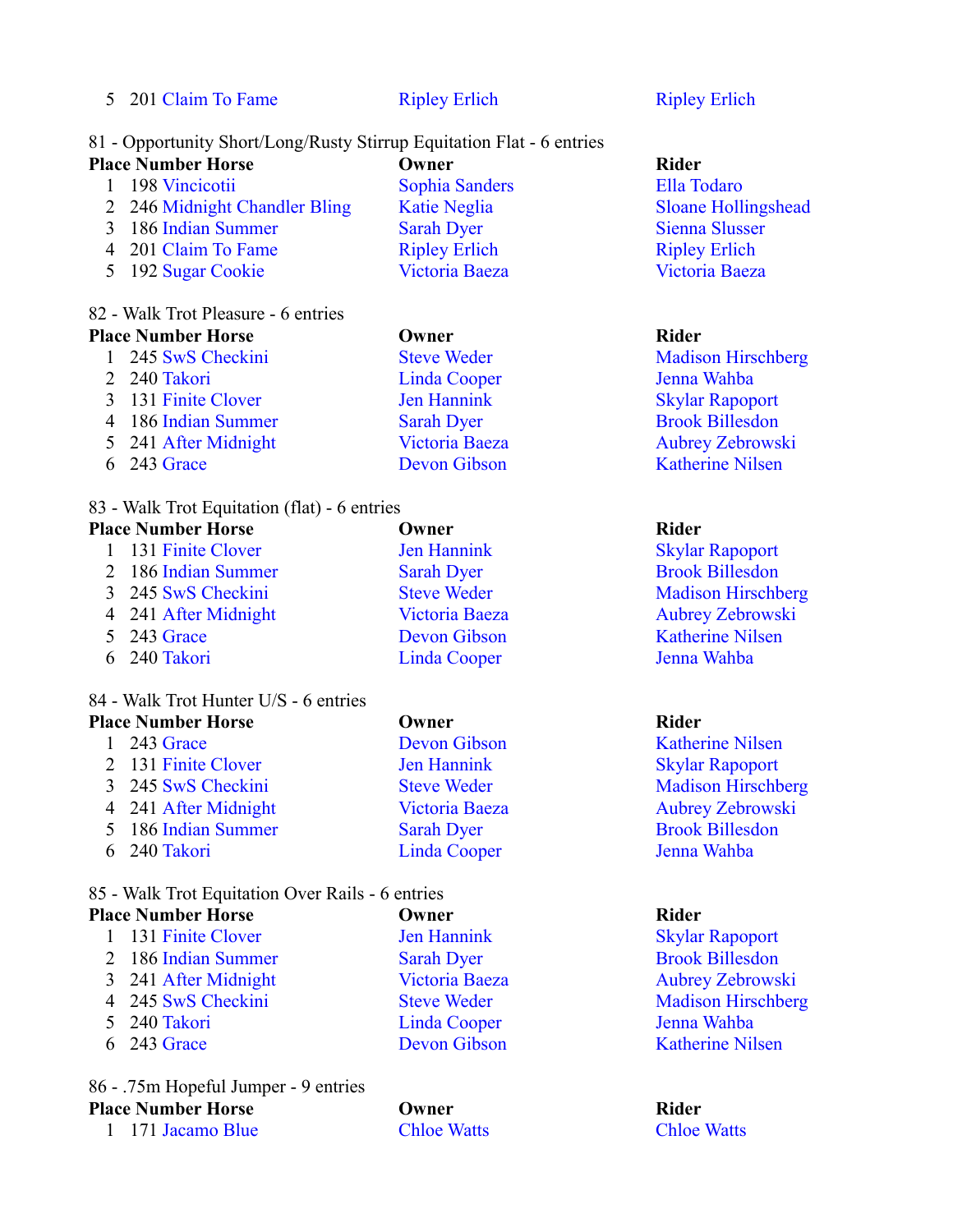239 Nutter Butter Jordyn Isom-mclewee Jordyn Isom-mclewee 179 Coco Chanel Devon Gibson Nicole Sauve 129 Sovereign Ruler Jen Hannink Lily Ford 5 172 Ulligan De Rocque Katie Smith Katie Smith 168 Proverb Mary Hirsch Julia Laplant 211 Winsome Julia Agahee Julia Agahee 205 Carinjon Georgy Maskrey-segesman Nicole Husky

## 87 - .85m-.95m Schooling Jumper - 17 entries

**Place Number Horse Owner Rider** 237 Nash du Centenaire Jordyn Isom-mclewee Jordyn Isom-mclewee 166 Zieno Mary Hirsch Mary Hirsch 239 Nutter Butter Jordyn Isom-mclewee Jordyn Isom-mclewee 156 2 To Tango Carol Bird Carol Bird 5 129 Sovereign Ruler Jen Hannink Lily Ford 127 Pele Laura Hannink Calista Yun 7 172 Ulligan De Rocque Katie Smith Katie Smith 238 Shirin Sharlena Sarmast Sharlena Sarmast

## 88 - 1.0m Training Jumper - 9 entries

**Place Number Horse Owner Rider** 242 Juno Ashley Copp Ashley Copp 166 Zieno Mary Hirsch Mary Hirsch 127 Pele Laura Hannink Calista Yun 205 Carinjon Georgy Maskrey-segesman Kayla Payvar 254 Lorelei Lori Johnston Ella Dyson 108 Clooney 62 Constance Broz Elisa Broz 247 Hareina G Jen Hannink Britney Nucci 211 Winsome Julia Agahee Julia Agahee

## 89 - 1.10m Open Jumper - 6 entries

- **Place Number Horse Owner Rider** 109 Colorado Constance Broz Elisa Broz
	-
	-
	-
	-
	-

### 90 - 1.20m Open Jumpers - 5 entries **Place Number Horse Owner Rider**

- 207 Costo Rico Judy Nielson Judy Nielson
- 
- 160 Christian VA Karoline Sauls Karoline Sauls
- 
- 159 Cheers Casiro Karoline Sauls Karoline Sauls

91 - Low Children's/Adult Amateur Jumpers - 6 entries **Place Number Horse Owner Rider**

 242 Juno Ashley Copp Ashley Copp 157 Pacco Du Bourg Karoline Sauls Tammy Chipko 152 Avalon Shayne Wireman Skylar Wireman 146 Northern Moon Daniella Chait Daniella Chait 158 Casanova Karoline Sauls Tammy Chipko

2 248 Samson B Heather Chatham Heather Chatham Heather Chatham 203 Cornwall 13 Michelle Kerivan Michelle Kerivan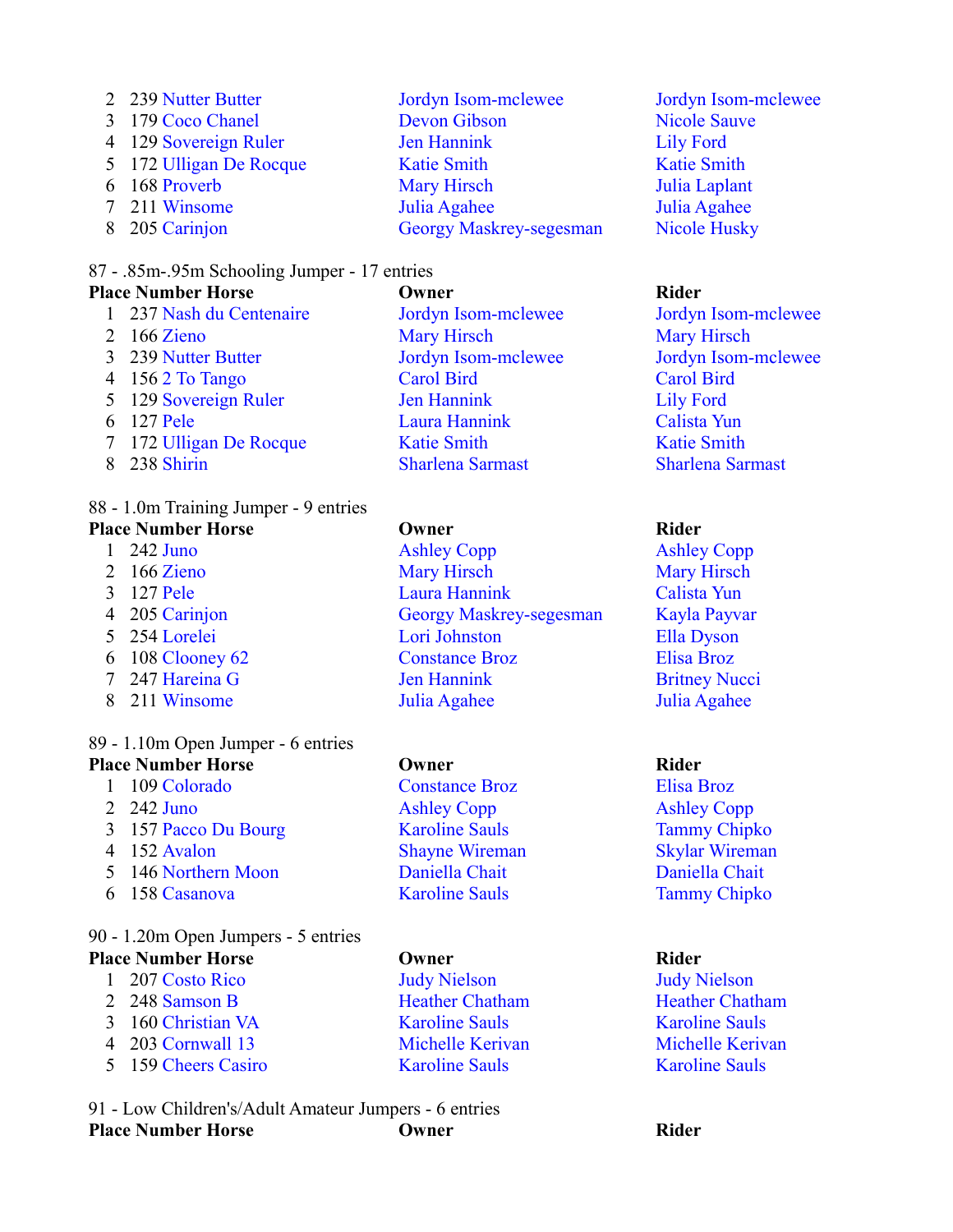| 1 237 Nash du Centenaire | Jordyn Isom-mclewee     |
|--------------------------|-------------------------|
| 2 136 Contador           | <b>Emmie Siddons</b>    |
| 3 170 SIG Crockett       | <b>Mary Hirsch</b>      |
| 4 127 Pele               | Laura Hannink           |
| 5 238 Shirin             | <b>Sharlena Sarmast</b> |
| 6 107 Carrico Sun        | <b>Bella Primavera</b>  |

## 92 - Children's/Adult Amateur Jumpers - 5 entries

| <b>Place Number Horse</b> |                     | Owner                    | <b>Rider</b> |
|---------------------------|---------------------|--------------------------|--------------|
|                           | 1 170 SIG Crockett  | <b>Mary Hirsch</b>       | Katie        |
|                           | 2 138 Fabulous      | <b>Anne-sophie Corry</b> | Anne-        |
|                           | 3 136 Contador      | <b>Emmie Siddons</b>     | Emmi         |
|                           | 4 158 Casanova      | <b>Karoline Sauls</b>    | Karoli       |
|                           | 5 146 Northern Moon | Daniella Chait           | Danie        |

|  |  | 93c - Low Junior/AO Jumpers (Combined 93,95) - 3 entries |  |  |
|--|--|----------------------------------------------------------|--|--|
|  |  |                                                          |  |  |

| <b>Place Number Horse</b> | Owner                 | Rider                 |
|---------------------------|-----------------------|-----------------------|
| 1 233 Boucherom           | <b>Trent Mcgee</b>    | <b>Trent Mcgee</b>    |
| 2 204 Salvador Z          | <b>Zabel Kerivan</b>  | <b>Zabel Kerivan</b>  |
| 3 152 Avalon              | <b>Shayne Wireman</b> | <b>Skylar Wireman</b> |

## 99c - Equitation Flat 15 & Under (Combined 99,98,97) - 8 entries

| <b>Place Number Horse</b> |                         | Owner                    | <b>Rider</b>             |  |
|---------------------------|-------------------------|--------------------------|--------------------------|--|
|                           | 170 SIG Crockett        | <b>Mary Hirsch</b>       | <b>Katie Jorczak</b>     |  |
|                           | 2 218 Big Shot          | <b>Hudsyn Toppenberg</b> | <b>Hudsyn Toppenberg</b> |  |
|                           | 3 128 Cipriano          | <b>Joyce Ming</b>        | Calista Yun              |  |
|                           | 4 217 Take Two          | <b>Holly Taylor</b>      | <b>Holly Taylor</b>      |  |
|                           | 5 212 Gauguin           | <b>Elvenstar Farm</b>    | <b>Elizabeth Gray</b>    |  |
|                           | 6 130 Between the Lines | Gabriella Goshtigian     | Gabriella Goshtigian     |  |
|                           | 180 Dacero              | Siena Giacoma            | Siena Giacoma            |  |
|                           | 195 United 990          | <b>Ella Dyson</b>        | <b>Bella Liu</b>         |  |
|                           |                         |                          |                          |  |

Jordyn Isom-mclewee Emmie Siddons Katie Jorczak Calista Yun Sharlena Sarmast Bella Primavera

Katie Jorczak Anne-sophie Corry Emmie Siddons **Karoline Sauls** Daniella Chait

## 100c - Equitation Flat 16 & Over (Combined 100,101) - 3 entries

| <b>Place Number Horse</b> | Owner               | Rider               |  |
|---------------------------|---------------------|---------------------|--|
| 1 183 Ferrontte           | <b>Chloe Martin</b> | <b>Chloe Martin</b> |  |
| 2 196 Vdl Garfield Es     | Arte Kosar          | Arte Kosar          |  |
| 3 146 Northern Moon       | Daniella Chait      | Daniella Chait      |  |

102c - Equitation Over Fences 17 & Under (Combined 102,103) - 28 entries

| <b>Place Number Horse</b> | Owner                        | <b>Rider</b>             |
|---------------------------|------------------------------|--------------------------|
| 165 Lost in Blue          | <b>Kate Considine</b>        | Katalina Rickard         |
| 2 232 Casiro              | <b>Natalie Templeton</b>     | Stella Wasserman         |
| 120 Venice                | <b>Enchantment Farm Llc</b>  | <b>Shiloh Roseboom</b>   |
| 4 113 Outkast             | Morgan Wiebe                 | Morgan Wiebe             |
| 5 123 Gin & Tonic         | Santa Rosa Group             | <b>Stella Buckingham</b> |
| 6 256 Journey             | <b>Charley Stowell</b>       | <b>Charley Stowell</b>   |
| 7 177 Cenzus              | <b>Kimberly Lynch</b>        | <b>Kylie Eynon</b>       |
| 162 Quieri                | <b>Equestrian Llc Legacy</b> | <b>Madison Nadalenco</b> |
|                           |                              |                          |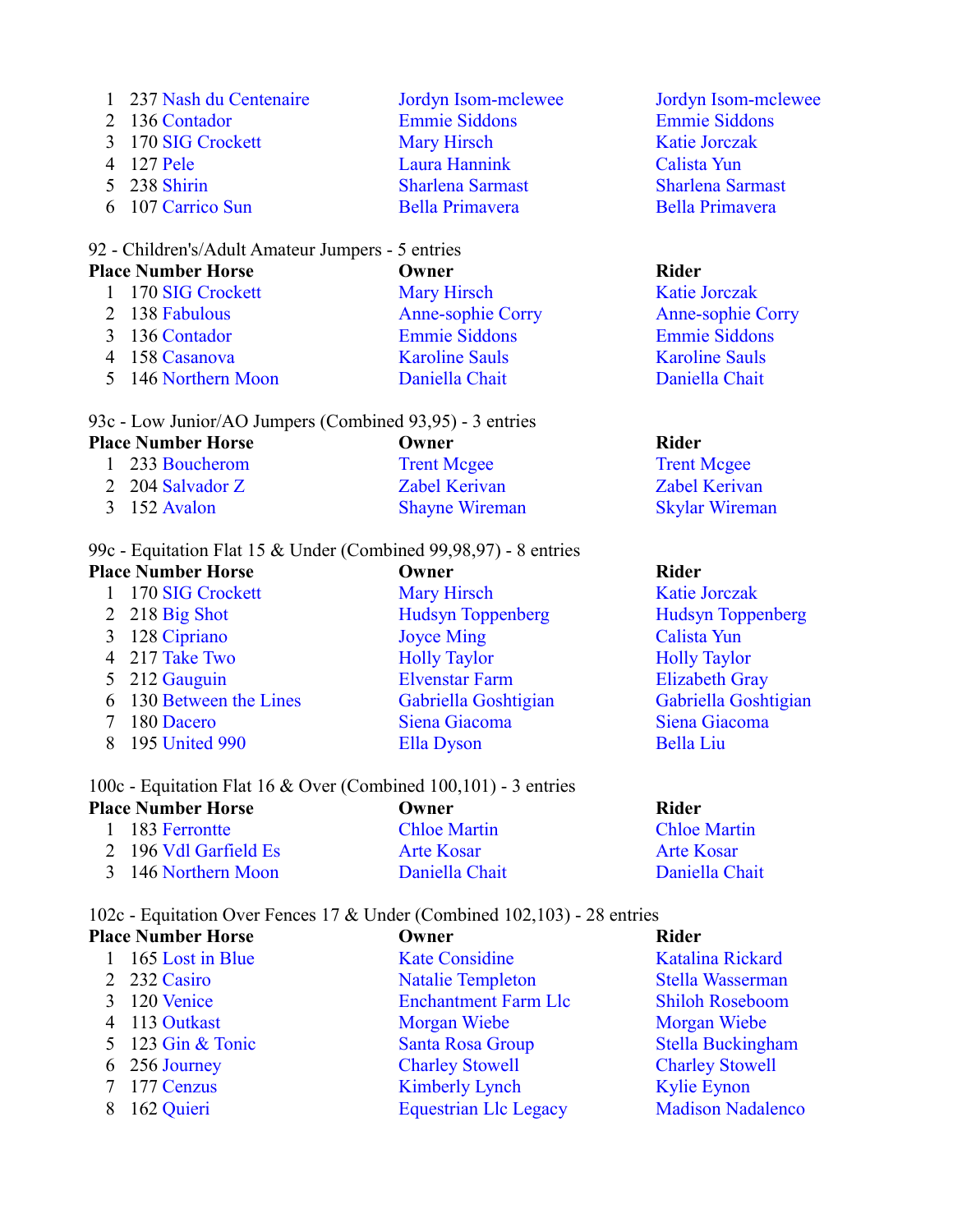### 104 - Equitation Over Fences 18 & Over - 26 entries **Place Number Horse Company Company Company Rider Rider**

- 1 164 Fleeting Look Lisa Carman Lisa Carman 2 121 Washington Hd Horses Llc Miela Gross 3 253 Bespoke Shannon Davidson Shannon Davidson 4 236 Elusive Renee Rodda Renee Rodda Renee Rodda 5 101 Elvenstar Hans Elvenstar Farm Shea Ward 6 150 Just Because **Kathy Nolan** Kathy Nolan Kathy Nolan Kathy Nolan 7 215 Ravenswood Lisa Wu Lisa Wu
- 

### 105 - Onondarka Medal - 3 entries **Place Number Horse Owner Rider**

- 1 219 Couer De Leon Danielle Park Kailey Hardin
- 8 149 Cintas Alexa Leong Jayme Omand

2 195 United 990 Ella Dyson Bella Liu

## 106 - USEF Hunt Seat Medal - 3 entries

## **Place Number Horse Owner Rider**

1 170 SIG Crockett Mary Hirsch Katie Jorczak 2 162 Quieri **Equestrian Llc Legacy** Madison Nadalenco 3 220 Constellation Steel Yard Llc Ireland Fravel

## 107 - ASPCA Horsemanship Medal - 4 entries

## **Place Number Horse Owner Rider** 1 108 Clooney 62 Constance Broz Elisa Broz 2 170 SIG Crockett Mary Hirsch Katie Jorczak 3 107 Carrico Sun Bella Primavera Bella Primavera

## 110 - WCE Medal - 6 entries

## **Place Number Horse Owner Rider** 1 151 Captivated Shayne Wireman Skylar Wireman 2 107 Carrico Sun Bella Primavera Bella Primavera 3 108 Clooney 62 Constance Broz Elisa Broz 4 209 Loxley 110 Londyn Samlaska Londyn Samlaska 5 114 Wilten's Bubblegum Lexie Looker Lexie Looker 6 182 Dilana Samantha Chelf Samantha Chelf

## 113 - CPHA Foundation Equitation - 3 entries

- **Place Number Horse Owner Rider** 1 173 Casallo Ella Dyson Ella Dyson 2 182 Dilana Samantha Chelf Samantha Chelf
	- 3 144 SIG Consegal Sadie Goodman Sadie Goodman

## 114 - CPHA Style of Riding Class - 4 entries

## **Place Number Horse Owner Rider**

- 1 146 Northern Moon Daniella Chait Daniella Chait 2 254 Lorelei Lori Johnston Ella Dyson
- 

3 128 Cipriano Joyce Ming Calista Yun

3 182 Dilana Samantha Chelf Samantha Chelf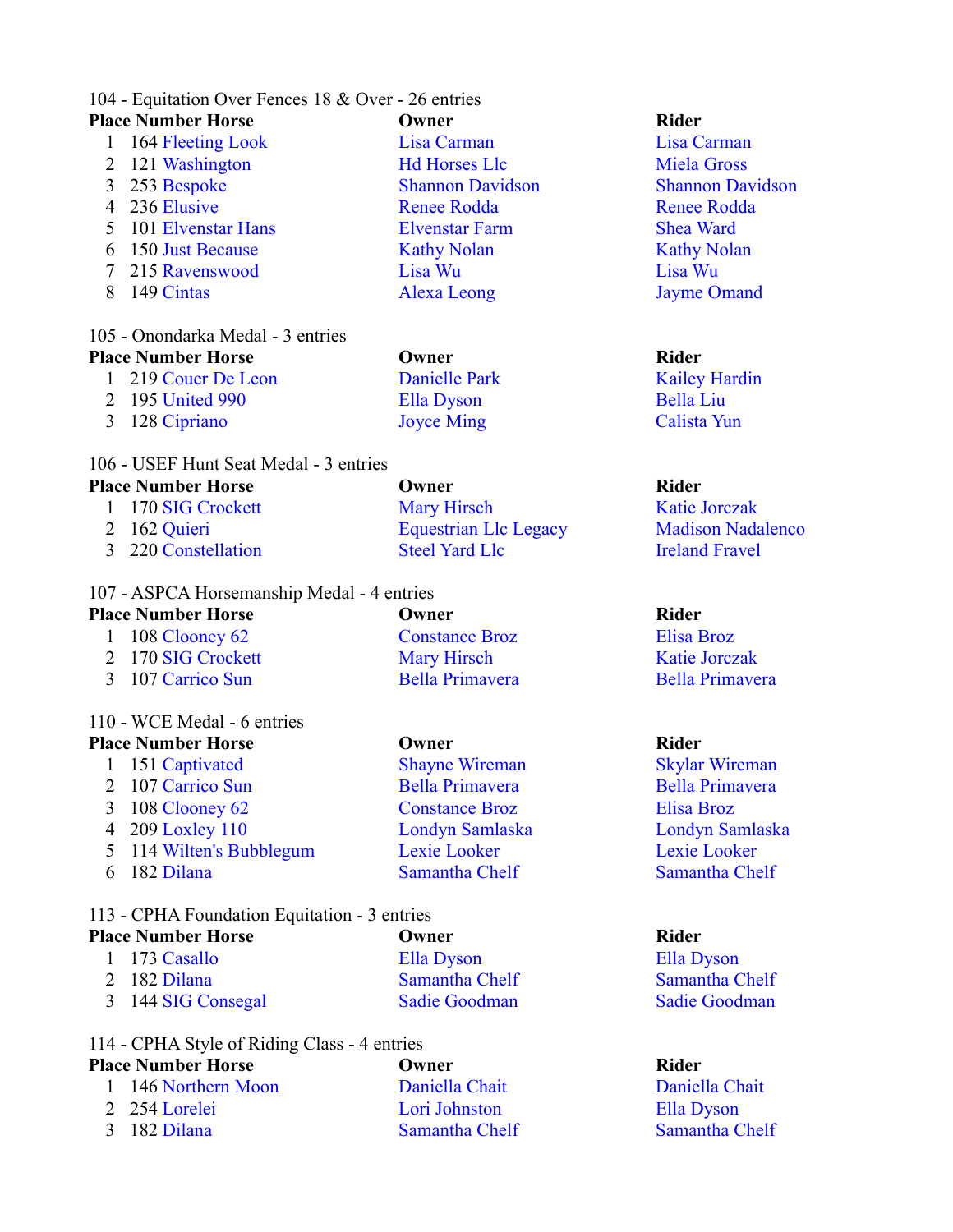| $4\quad 145$ Big Love            | <b>Ava Horowitz</b> | <b>Ava Horowitz</b> |
|----------------------------------|---------------------|---------------------|
| 115 - Modified Medal - 3 entries |                     |                     |
| <b>Place Number Horse</b>        | Owner               | Rider               |
| 1 155 Santanita L.S.             | <b>Tammy Chipko</b> | Iman Hashemi        |

2 208 Lerida Itavera Inc. Kathryn Billesdon 175 Cartouche Anna Fogarty Ava Osborne

## 116 - CPHA Child/Adult Medal - 4 entries

| <b>Place Number Horse</b> |                     | Owner               | <b>Rider</b>         |  |
|---------------------------|---------------------|---------------------|----------------------|--|
|                           | 1 183 Ferrontte     | <b>Chloe Martin</b> | <b>Chloe Martin</b>  |  |
|                           | 2 128 Cipriano      | <b>Joyce Ming</b>   | Calista Yun          |  |
|                           | 3 180 Dacero        | Siena Giacoma       | Siena Giacoma        |  |
|                           | 4 219 Couer De Leon | Danielle Park       | <b>Kailey Hardin</b> |  |

## 117 - CPHA Horsemanship Medal - 4 entries

| <b>Place Number Horse</b> | Owner                    | Rider                    |  |
|---------------------------|--------------------------|--------------------------|--|
| 208 Lerida                | Itavera Inc.             | Kathryn Billesdon        |  |
| 2 218 Big Shot            | <b>Hudsyn Toppenberg</b> | <b>Hudsyn Toppenberg</b> |  |
| 3 217 Take Two            | <b>Holly Taylor</b>      | <b>Holly Taylor</b>      |  |
| 4 195 United 990          | Ella Dyson               | <b>Bella Liu</b>         |  |
|                           |                          |                          |  |

## 118 - Ariat National Adult Medal - 12 entries

|                 | <b>Place Number Horse</b> | Owner                   | <b>Rider</b>            |  |
|-----------------|---------------------------|-------------------------|-------------------------|--|
|                 | 121 Washington            | <b>Hd Horses Llc</b>    | <b>Miela Gross</b>      |  |
|                 | 2 164 Fleeting Look       | Lisa Carman             | Lisa Carman             |  |
|                 | 3 133 Haute Couture       | <b>Jessica Smith</b>    | <b>Jessica Smith</b>    |  |
|                 | 4 114 Wilten's Bubblegum  | Lexie Looker            | Lexie Looker            |  |
|                 | 5 216 Wilten's Eclips     | Lexie Looker            | <b>Mckinna Morris</b>   |  |
| 6               | 163 Cazbah                | Julie Knoop             | Julie Knoop             |  |
| $7\phantom{.0}$ | 253 Bespoke               | <b>Shannon Davidson</b> | <b>Shannon Davidson</b> |  |
|                 | 8 214 Solo                | Emma Guevara            | Emma Guevara            |  |

## 119 - THIS National Children's Medal - 9 entries

|   | <b>Place Number Horse</b> | Owner                       | <b>Rider</b>           |  |
|---|---------------------------|-----------------------------|------------------------|--|
|   | 120 Venice                | <b>Enchantment Farm Llc</b> | <b>Shiloh Roseboom</b> |  |
|   | 180 Dacero                | Siena Giacoma               | Siena Giacoma          |  |
| 3 | 183 Ferrontte             | <b>Chloe Martin</b>         | <b>Chloe Martin</b>    |  |
|   | 4 128 Cipriano            | <b>Joyce Ming</b>           | Calista Yun            |  |
|   | 5 173 Casallo             | Ella Dyson                  | Ella Dyson             |  |
|   | 6 130 Between the Lines   | Gabriella Goshtigian        | Gabriella Goshtigian   |  |
|   | 7 196 Vdl Garfield Es     | <b>Arte Kosar</b>           | <b>Arte Kosar</b>      |  |
|   | 8 219 Couer De Leon       | Danielle Park               | <b>Kailey Hardin</b>   |  |
|   |                           |                             |                        |  |

## 122cc - LAHJA LEGIS Junior/Senior Hunt Seat Medal (Combined 122,123) - 6 entries

## **Place Number Horse Owner COMPANY Rider** 1 170 SIG Crockett 1 170 Mary Hirsch Katie Jorczak<br>2 214 Solo Emma Guevara 1 Emma Guevara Emma Guevara **Emma Guevara** 183 Ferrontte Chloe Martin Chloe Martin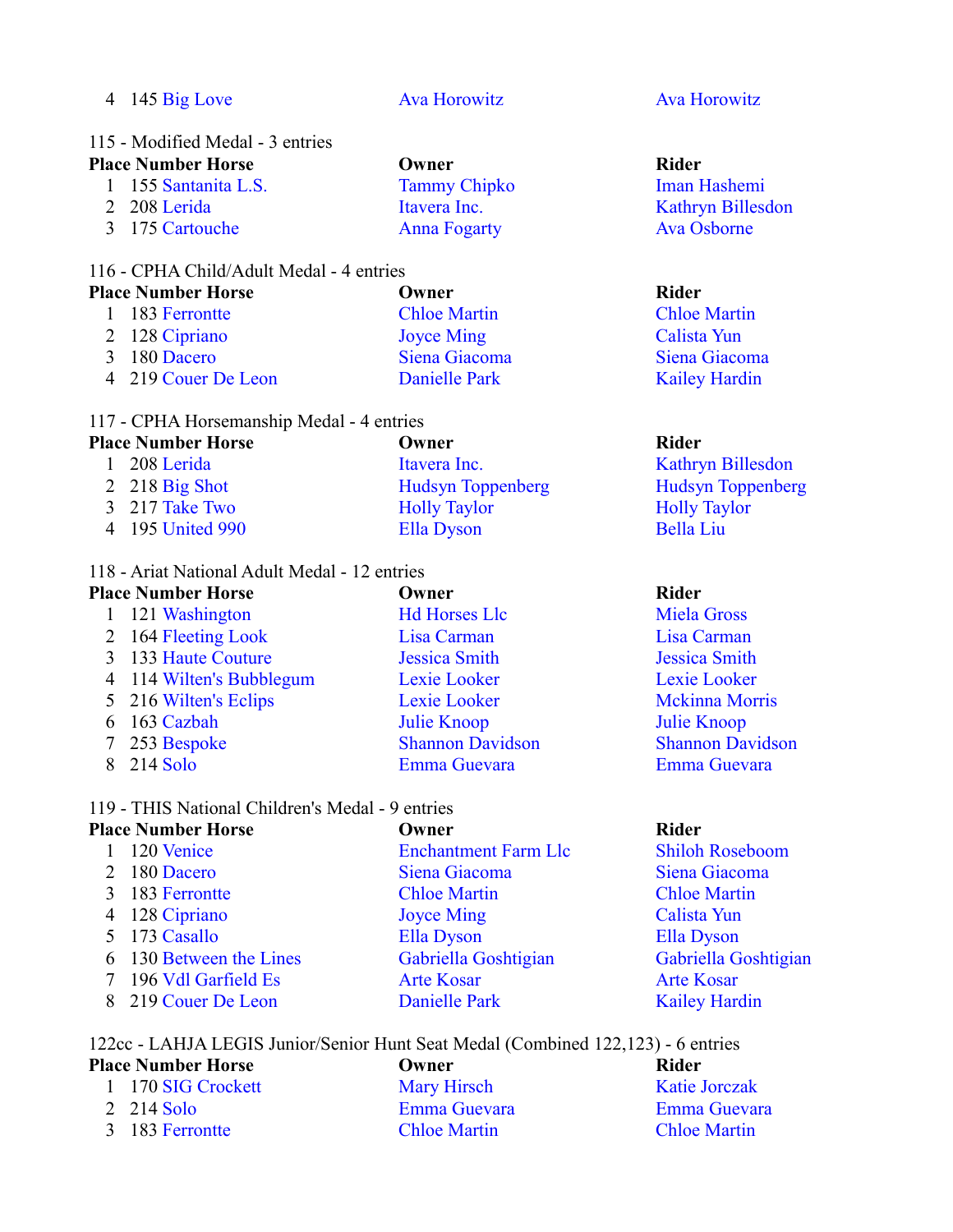| 4 182 Dilana        | Samantha Chelf          |  |
|---------------------|-------------------------|--|
| 5 146 Northern Moon | Daniella Chait          |  |
| 6 205 Carinjon      | Georgy Maskrey-segesman |  |

## 124 - PCHA Jr/Am Horsemanship - 6 entries

| <b>Place Number Horse</b> |                             | Owner                 | <b>Rider</b>          |  |
|---------------------------|-----------------------------|-----------------------|-----------------------|--|
|                           | 180 Dacero                  | Siena Giacoma         | Siena Giacoma         |  |
|                           | 2 183 Ferrontte             | <b>Chloe Martin</b>   | <b>Chloe Martin</b>   |  |
|                           | 3 212 Gauguin               | <b>Elvenstar Farm</b> | <b>Elizabeth Gray</b> |  |
|                           | 4 176 Caruso's Barichello Z | <b>Alexis Nilsen</b>  | <b>Alexis Nilsen</b>  |  |
|                           | 5 219 Couer De Leon         | Danielle Park         | <b>Kailey Hardin</b>  |  |
|                           | 6 196 Vdl Garfield Es       | <b>Arte Kosar</b>     | <b>Arte Kosar</b>     |  |
|                           |                             |                       |                       |  |

## 125 - Penelope 2'6" Equitation Classic - 5 entries

| <b>Place Number Horse</b> | Owner                    | <b>Rider</b>             |  |
|---------------------------|--------------------------|--------------------------|--|
| 1 218 Big Shot            | <b>Hudsyn Toppenberg</b> | <b>Hudsyn Toppenberg</b> |  |
| 2 217 Take Two            | <b>Holly Taylor</b>      | <b>Holly Taylor</b>      |  |
| 3 155 Santanita L.S.      | <b>Tammy Chipko</b>      | Iman Hashemi             |  |
| 4 175 Cartouche           | <b>Anna Fogarty</b>      | Ava Osborne              |  |
| 5 $153$ Aragon            | <b>Emilie Melnychuk</b>  | <b>Emilie Melnychuk</b>  |  |

## 126 - \$500 Windsor Stables Children's-A/A Hunter Stake - 8 entries

| <b>Place Number Horse</b>   | Owner                          |                       |
|-----------------------------|--------------------------------|-----------------------|
| 185 Grandeur                | <b>Nicole Husky</b>            | <b>Stephanie Brof</b> |
| 2 219 Couer De Leon         | Danielle Park                  | <b>Kailey Hardin</b>  |
| 3 180 Dacero                | Siena Giacoma                  | Siena Giacoma         |
| 4 212 Gauguin               | <b>Elvenstar Farm</b>          | <b>Elizabeth Gray</b> |
| 5 205 Carinjon              | <b>Georgy Maskrey-segesman</b> | Kayla Payvar          |
| 6 128 Cipriano              | <b>Joyce Ming</b>              | Calista Yun           |
| 7 176 Caruso's Barichello Z | <b>Alexis Nilsen</b>           | <b>Alexis Nilsen</b>  |
| 183 Ferrontte               | <b>Chloe Martin</b>            | <b>Chloe Martin</b>   |

## 127 - \$2000 Junior Hunter Stake - 5 entries

| <b>Place Number Horse</b> |                  | Owner                 | Rider                 |
|---------------------------|------------------|-----------------------|-----------------------|
|                           | 1 173 Casallo    | Ella Dyson            | Ella Dyson            |
|                           | 2 151 Captivated | <b>Shayne Wireman</b> | <b>Skylar Wireman</b> |
|                           | 3 108 Clooney 62 | <b>Constance Broz</b> | Elisa Broz            |
|                           | 4 182 Dilana     | Samantha Chelf        | Samantha Chelf        |

128 - \$2500 Georgia Storm Claessens Memorial Children's-A/A Jumper Classic - 8 entries

| <b>Place Number Horse</b> |                      | Owner                    | Rider                    |  |
|---------------------------|----------------------|--------------------------|--------------------------|--|
|                           | $1\quad 139$ Maximus | Lle Highpoint Farm       | <b>Whitney Feng</b>      |  |
|                           | 2 138 Fabulous       | <b>Anne-sophie Corry</b> | <b>Anne-sophie Corry</b> |  |
|                           | 3 158 Casanova       | <b>Karoline Sauls</b>    | <b>Karoline Sauls</b>    |  |
|                           | 4 170 SIG Crockett   | Mary Hirsch              | <b>Katie Jorczak</b>     |  |
|                           | 5 146 Northern Moon  | Daniella Chait           | Daniella Chait           |  |

129 - \$5,000 Red Onion Jumper Classic - 15 entries **Place Number Horse Owner COMPANY Rider** 

amantha Chelf aniella Chait ayla Payvar

unie Brofman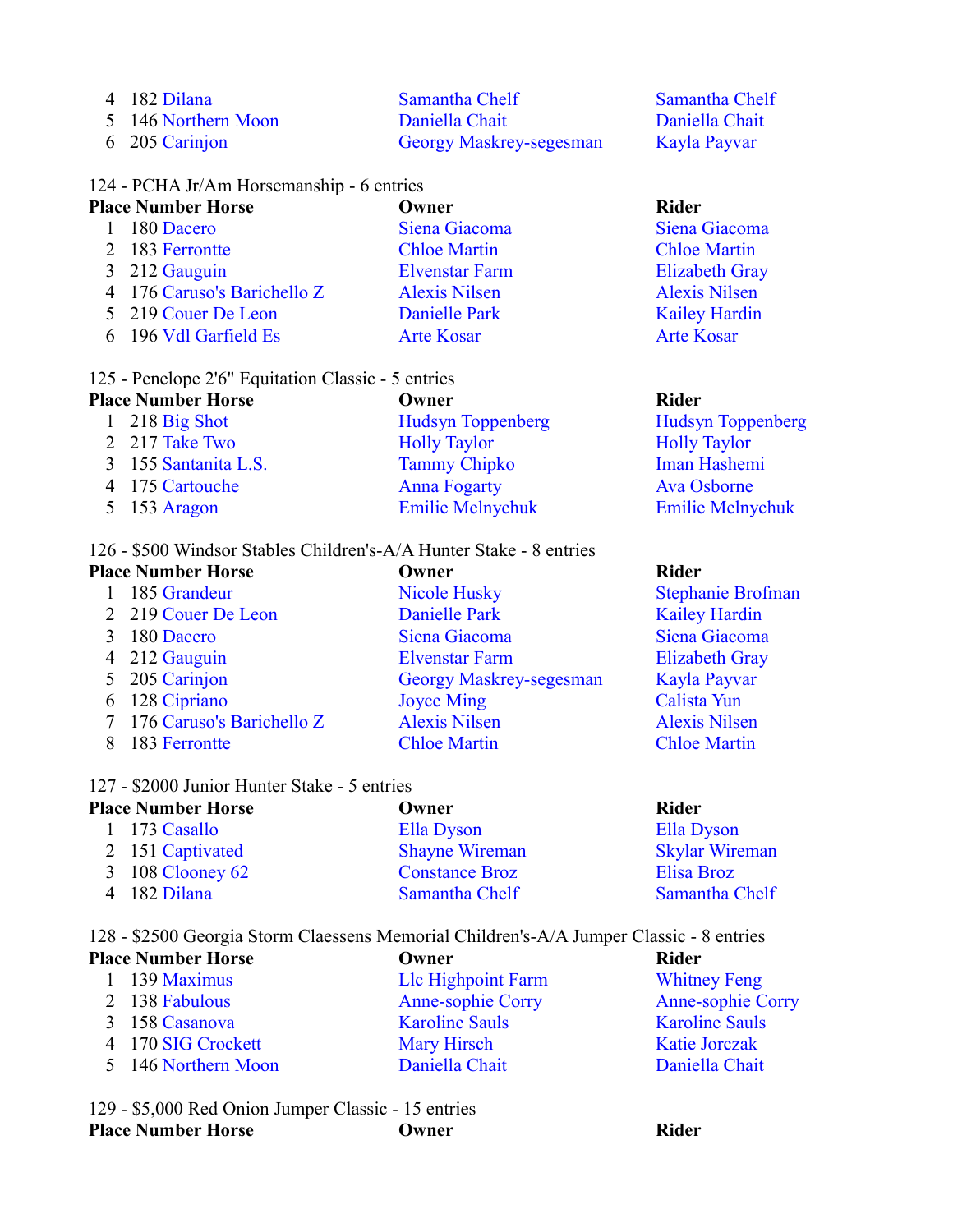| 1 200 LEGIS Let's Do Lunch | Legisequine.com                 | <b>Marnye Langer</b>     |
|----------------------------|---------------------------------|--------------------------|
| 2 210 Zaldorado            | <b>Pegasus Show Stable Inc.</b> | <b>Mitchell Endicott</b> |
| 3 152 Avalon               | <b>Shayne Wireman</b>           | <b>Skylar Wireman</b>    |
| 4 181 Dexceminka           | Danielle Lean                   | Danielle Lean            |
| 5 248 Samson B             | <b>Heather Chatham</b>          | <b>Heather Chatham</b>   |
| 6 154 Mini Coupe           | <b>Tammy Chipko</b>             | <b>Tammy Chipko</b>      |
| 7 207 Costo Rico           | <b>Judy Nielson</b>             | <b>Judy Nielson</b>      |
| 8 138 Fabulous             | <b>Anne-sophie Corry</b>        | <b>Anne-sophie Corry</b> |

## 130 - \$10,000 Harman Family Junior/Amateur Owner Jumper Classic - 9 entries

| <b>Place Number Horse</b>  | Owner                 | <b>Rider</b>            |  |
|----------------------------|-----------------------|-------------------------|--|
| 152 Avalon                 | <b>Shayne Wireman</b> | <b>Skylar Wireman</b>   |  |
| 2 233 Boucherom            | <b>Trent Mcgee</b>    | <b>Trent Mcgee</b>      |  |
| 109 Colorado               | <b>Constance Broz</b> | Elisa Broz              |  |
| 4 200 LEGIS Let's Do Lunch | Legisequine.com       | <b>Marnye Langer</b>    |  |
| 5 134 Cheers Twin          | <b>Rachel Freer</b>   | <b>Rachel Freer</b>     |  |
| 6 204 Salvador Z           | <b>Zabel Kerivan</b>  | <b>Zabel Kerivan</b>    |  |
| 7 223 Coriado              | <b>Jasmin Reed</b>    | <b>Jasmin Reed</b>      |  |
| 203 Cornwall 13            | Michelle Kerivan      | <b>Michelle Kerivan</b> |  |

## 131 - \$15,000 Seahorse Jumper Classic - 12 entries

| <b>Place Number Horse</b> | Owner                           | <b>Rider</b>  |  |
|---------------------------|---------------------------------|---------------|--|
| 229 Bert                  | <b>Kristin Hardin</b>           | Kristin       |  |
| 2 181 Dexceminka          | Danielle Lean                   | Danie         |  |
| 3 134 Cheers Twin         | <b>Rachel Freer</b>             | Rache         |  |
| 4 189 Quadrigus           | <b>Susanne Coleman</b>          | Gabrie        |  |
| 5 233 Boucherom           | <b>Trent Mcgee</b>              | Trent         |  |
| 6 210 Zaldorado           | <b>Pegasus Show Stable Inc.</b> | Mitch         |  |
| 7 207 Costo Rico          | <b>Judy Nielson</b>             | Judy $\Gamma$ |  |
| 8 140 Urlando de Coquire  | Erin Isom                       | Whitn         |  |
|                           |                                 |               |  |

## 133 - Lead Line - 4 entries

## **Place Number Horse Owner Rider**

| 1 244 Sophie Charm  | Kim  |
|---------------------|------|
| 1 194 Thin Mint     | Nice |
| $1\quad243$ Grace   | Dev  |
| 1 186 Indian Summer | Sara |
|                     |      |

## 134 - PCHA Horsemanship Finals Warm Up - 30 entries **Place Number Horse Company Company Company Rider Rider**

2 232 Casiro Natalie Templeton Stella Wasserman 3 103 Lover Boy Hailey Link Nicole Mcmillion 4 220 Constellation Steel Yard Llc Ireland Fravel 5 122 Lyla Naomi Wegner Naomi Wegner Naomi Wegner 6 165 Lost in Blue Kate Considine Katalina Rickard 7 123 Gin & Tonic Santa Rosa Group Stella Buckingham 8 113 Outkast Morgan Wiebe Morgan Wiebe

1 255 Potus Jh Sporthorses Alexa Leong

**Kristin Hardin** Danielle Lean **Rachel Freer** Gabriela Pattinson **Trent Mcgee** Mitchell Endicott Judy Nielson **Whitney Feng** 

1 1 244 Nie Lewis Rio Lewis 1 194 Nusley Sadie Brofman I 243 Grace Devon Gibson Liam Nilsen 1 186 ah Dyer Brook Billesdon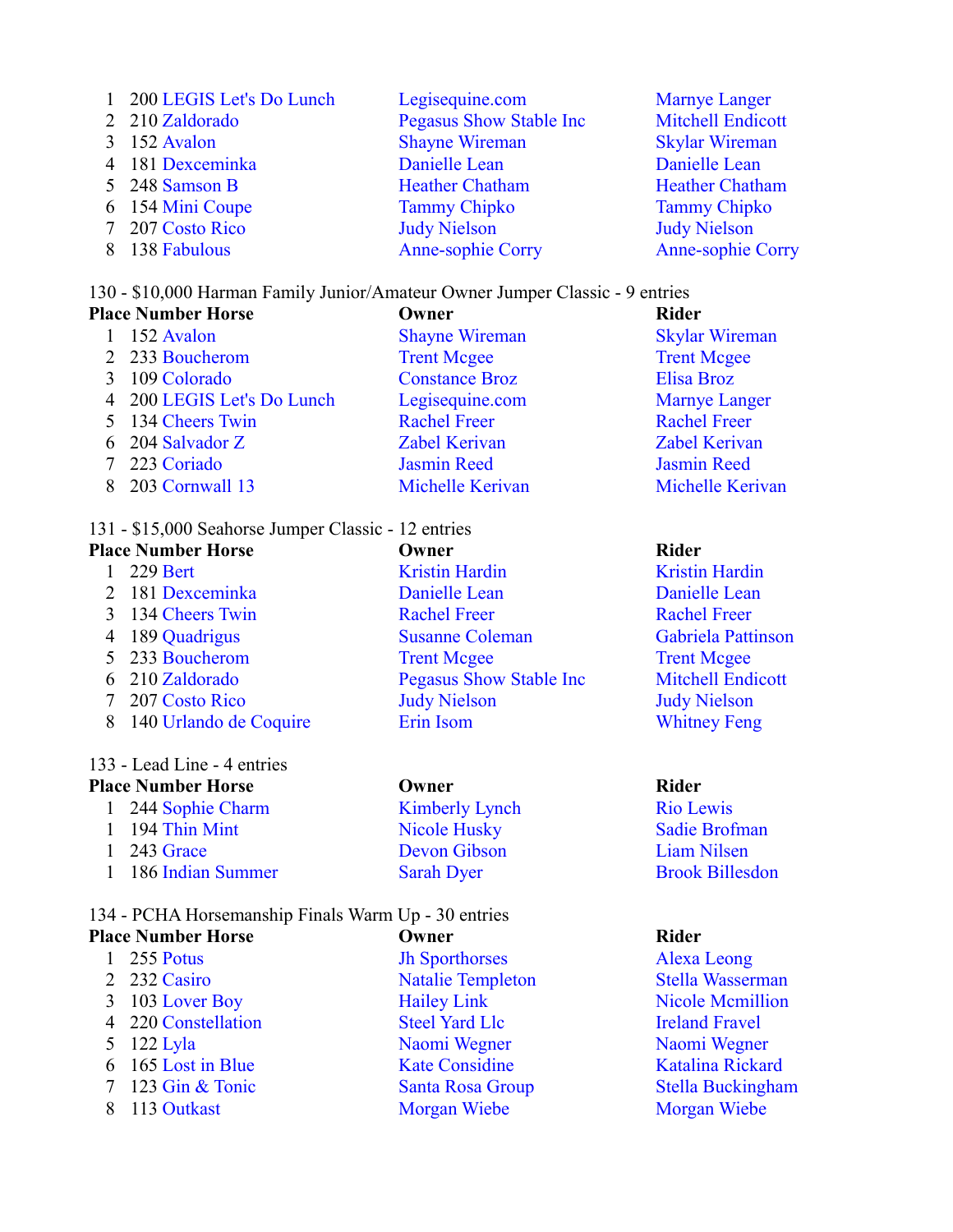## 135 - PCHA Horsemanship Finals First Round - 30 entries

|   | <b>Place Number Horse</b>  | Owner                        | <b>Rider</b>  |
|---|----------------------------|------------------------------|---------------|
|   | 165 Lost in Blue           | <b>Kate Considine</b>        | Katali        |
|   | 2 117 Unique de la Chesnee | Sienna Gustafson             | Sienna        |
|   | 3 124 Hot Pants            | <b>Haven Farms</b>           | <b>Skylar</b> |
|   | 4 123 Gin & Tonic          | Santa Rosa Group             | <b>Stella</b> |
|   | 5 115 Hudson Bay           | <b>Madison Sanders</b>       | Madis         |
|   | 6 113 Outkast              | Morgan Wiebe                 | Morga         |
|   | 7 256 Journey              | <b>Charley Stowell</b>       | Charle        |
| 8 | 162 Quieri                 | <b>Equestrian Llc Legacy</b> | Madis         |
| 9 | 177 Cenzus                 | <b>Kimberly Lynch</b>        | Kylie         |
|   | 10 232 Casiro              | <b>Natalie Templeton</b>     | <b>Stella</b> |
|   |                            |                              |               |

## 135.2 - PCHA Horsemanship Finals Round 2 - 30 entries

|              | <b>Place Number Horse</b>  | Owner                    | <b>Rider</b>  |
|--------------|----------------------------|--------------------------|---------------|
| $\mathbf{1}$ | 123 Gin & Tonic            | Santa Rosa Group         | <b>Stella</b> |
|              | 2 165 Lost in Blue         | <b>Kate Considine</b>    | Katali        |
|              | 3 117 Unique de la Chesnee | Sienna Gustafson         | Sienna        |
|              | 4 124 Hot Pants            | <b>Haven Farms</b>       | Skylar        |
|              | 5 232 Casiro               | <b>Natalie Templeton</b> | <b>Stella</b> |
|              | 6 106 Beforeanythingelse   | <b>Constance Broz</b>    | Elisa l       |
|              | 7 102 Elvis 284            | <b>Elvenstar Farm</b>    | Alexa         |
|              | 8 256 Journey              | <b>Charley Stowell</b>   | Charle        |
| 9            | 115 Hudson Bay             | <b>Madison Sanders</b>   | Madis         |
|              | 10 209 Loxley 110          | Londyn Samlaska          | Londy         |

## 135.3 - PCHA Horsemanship Round 3 - 30 entries

|   | <b>Place Number Horse</b>  | Owner                        | <b>Rider</b>  |
|---|----------------------------|------------------------------|---------------|
|   | 1 124 Hot Pants            | <b>Haven Farms</b>           | <b>Skylar</b> |
|   | 2 103 Lover Boy            | <b>Hailey Link</b>           | Nicole        |
|   | 3 117 Unique de la Chesnee | Sienna Gustafson             | Sienna        |
|   | 4 165 Lost in Blue         | <b>Kate Considine</b>        | Katali        |
|   | 5 106 Beforeanythingelse   | <b>Constance Broz</b>        | Elisa l       |
|   | 6 162 Quieri               | <b>Equestrian Llc Legacy</b> | Madis         |
|   | $7 \quad 122$ Lyla         | Naomi Wegner                 | Naom          |
|   | 8 232 Casiro               | <b>Natalie Templeton</b>     | <b>Stella</b> |
| 9 | 115 Hudson Bay             | <b>Madison Sanders</b>       | Madis         |
|   | 10 123 Gin & Tonic         | Santa Rosa Group             | <b>Stella</b> |

## 136 - PCHA Adult Medal Finals Warm Up - 28 entries

| <b>Place Number Horse</b>   | Owner                 | <b>Rider</b>          |  |
|-----------------------------|-----------------------|-----------------------|--|
| 236 Elusive                 | <b>Renee Rodda</b>    | <b>Renee Rodda</b>    |  |
| 2 234 Davinci's Bella Forte | <b>Belle Calkin</b>   | <b>Belle Calkin</b>   |  |
| 3 224 Munich                | <b>Elvenstar Farm</b> | Matilda Schulma       |  |
| 4 141 Salud                 | Victoria Lacagnina    | <b>Emily Goldberg</b> |  |
| 5 105 Magic Blue            | Maia Aerni            | Maia Aerni            |  |
| 6 150 Just Because          | <b>Kathy Nolan</b>    | <b>Kathy Nolan</b>    |  |
| 7 226 True Blue             | <b>Heather Huff</b>   | Greta Salmon          |  |
| 8 216 Wilten's Eclips       | Lexie Looker          | <b>Mckinna Morris</b> |  |
|                             |                       |                       |  |

# 1 236 Elusive Renee Rodda Renee Rodda lle Calkin Belle Calkin 5 105 Magic Blue Maia Aerni Maia Aerni thy Nolan Kathy Nolan ather Huff Greta Salmon

Katalina Rickard Sienna Gustafson **Skylar Wireman** Stella Buckingham **Madison Sanders** Morgan Wiebe **Charley Stowell** acy Madison Nadalenco Kylie Eynon Stella Wasserman

Stella Buckingham Katalina Rickard Sienna Gustafson **Skylar Wireman** Stella Wasserman Elisa Broz Alexandra Farfaras **Charley Stowell Madison Sanders** Londyn Samlaska

**Skylar Wireman** Nicole Mcmillion Sienna Gustafson Katalina Rickard Elisa Broz egacy Madison Nadalenco Naomi Wegner n 232 Stella Wasserman **Madison Sanders** Stella Buckingham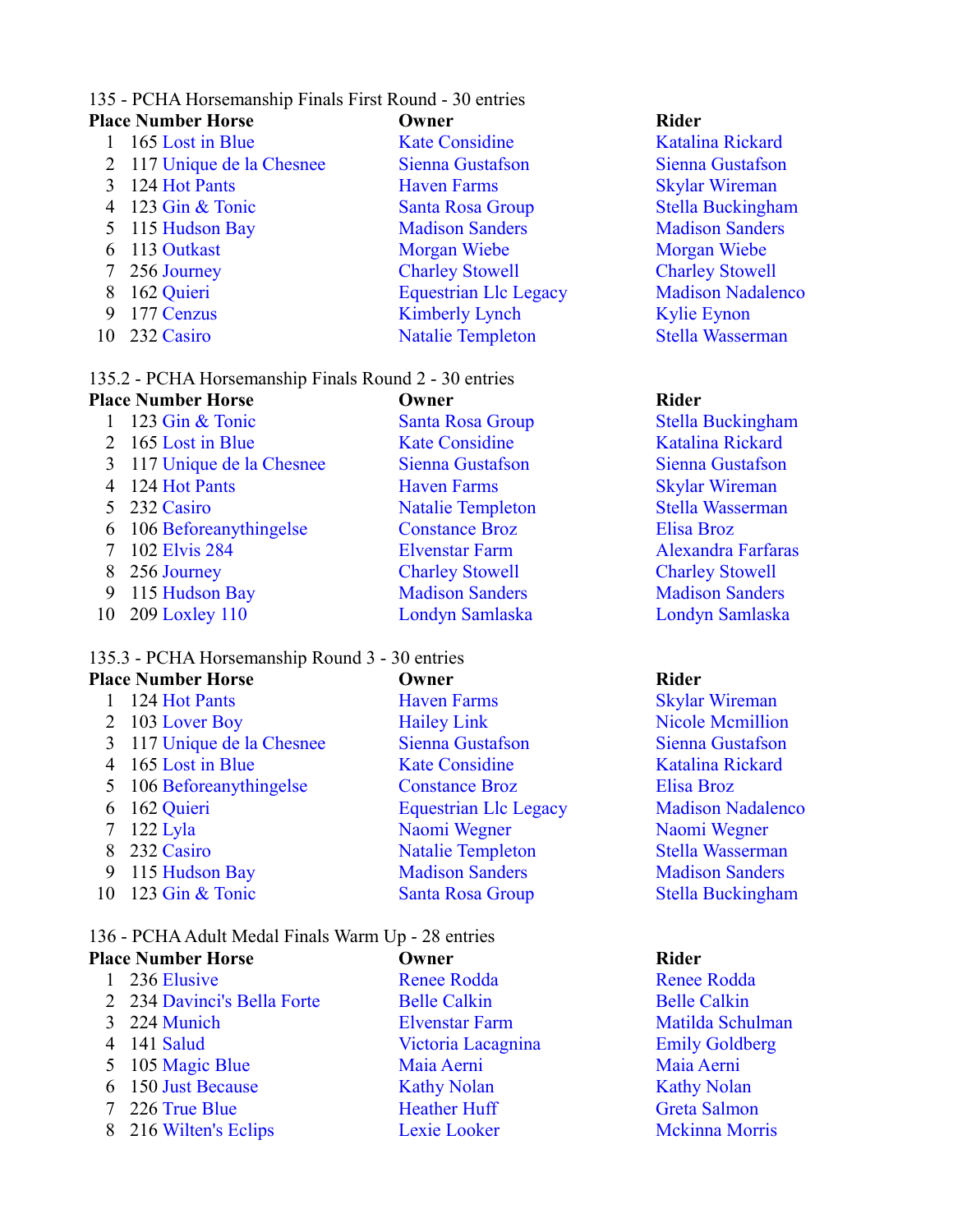## 137 - PCHA Adult Medal Finals 18-34 Round 1 - 16 entries

|    | <b>Place Number Horse</b>   | Owner                 | <b>Rider</b>           |
|----|-----------------------------|-----------------------|------------------------|
|    | 1 121 Washington            | <b>Hd Horses Llc</b>  | <b>Miela Gross</b>     |
|    | 2 234 Davinci's Bella Forte | <b>Belle Calkin</b>   | <b>Belle Calkin</b>    |
|    | 3 216 Wilten's Eclips       | Lexie Looker          | <b>Mckinna Morris</b>  |
|    | 4 226 True Blue             | <b>Heather Huff</b>   | <b>Greta Salmon</b>    |
|    | 5 235 Chablis               | <b>Phil Trubey</b>    | <b>Lauren Matherly</b> |
| 6  | 141 Salud                   | Victoria Lacagnina    | <b>Emily Goldberg</b>  |
| 7  | 147 Caetano                 | <b>Makenzy Barnes</b> | Nikola Barnes          |
|    | 8 224 Munich                | <b>Elvenstar Farm</b> | Matilda Schulm         |
| 9  | 214 Solo                    | Emma Guevara          | Emma Guevara           |
| 10 | 143 Solitaire               | <b>Mollie Hartung</b> | <b>Mollie Hartung</b>  |
|    |                             |                       |                        |

## 137.2 - PCHA Adult Medal Finals 18-34 Round 2 - 16 entries

| <b>Place Number Horse</b>   | Owner                 | <b>Rider</b>          |
|-----------------------------|-----------------------|-----------------------|
| 1 121 Washington            | <b>Hd Horses Llc</b>  | <b>Miela Gross</b>    |
| 2 224 Munich                | <b>Elvenstar Farm</b> | Matilda Schulman      |
| 141 Salud                   | Victoria Lacagnina    | <b>Emily Goldberg</b> |
| 4 147 Caetano               | <b>Makenzy Barnes</b> | <b>Nikola Barnes</b>  |
| 5 149 Cintas                | Alexa Leong           | <b>Jayme Omand</b>    |
| 6 234 Davinci's Bella Forte | <b>Belle Calkin</b>   | <b>Belle Calkin</b>   |
| 7 114 Wilten's Bubblegum    | Lexie Looker          | Lexie Looker          |
| 8 214 Solo                  | Emma Guevara          | Emma Guevara          |
|                             |                       |                       |

## 137.3 - PCHA Adult Medal Finals 18-34 Overall - 16 entries

|   | <b>Place Number Horse</b>   | Owner                 | <b>Rider</b>           |
|---|-----------------------------|-----------------------|------------------------|
|   | 121 Washington              | <b>Hd Horses Llc</b>  | <b>Miela Gross</b>     |
|   | 2 234 Davinci's Bella Forte | <b>Belle Calkin</b>   | <b>Belle Calkin</b>    |
|   | 3 141 Salud                 | Victoria Lacagnina    | <b>Emily Goldberg</b>  |
|   | 4 224 Munich                | <b>Elvenstar Farm</b> | Matilda Schulman       |
|   | 5 147 Caetano               | <b>Makenzy Barnes</b> | <b>Nikola Barnes</b>   |
|   | 6 226 True Blue             | <b>Heather Huff</b>   | Greta Salmon           |
| 7 | 235 Chablis                 | <b>Phil Trubey</b>    | <b>Lauren Matherly</b> |
|   | 8 214 Solo                  | Emma Guevara          | Emma Guevara           |
|   |                             |                       |                        |

### 138 - PCHA Adult Medal Finals 35 and Over Round 1 - 18 entries<br>Place Number Horse<br>Cwner **Place Number Horse Company Company Company Rider Rider**

| . насс тушшрст тібі эс | 1711 H.L              | nuvi                 |
|------------------------|-----------------------|----------------------|
| 1 236 Elusive          | <b>Renee Rodda</b>    | <b>Renee Rodda</b>   |
| 2 184 Grande Noir      | Nicole Lean           | Nicole Lean          |
| 3 188 Latte Grande Pr  | Eva Nybo              | Eva Nybo             |
| 4 167 Baden Lupo       | <b>Shelly Lachow</b>  | <b>Shelly Lachow</b> |
| 5 150 Just Because     | <b>Kathy Nolan</b>    | <b>Kathy Nolan</b>   |
| 6 164 Fleeting Look    | Lisa Carman           | Lisa Carman          |
| 7 101 Elvenstar Hans   | <b>Elvenstar Farm</b> | <b>Shea Ward</b>     |
| 8 110 Redemption Hill  | Sandi May             | Sandi May            |
| 9 133 Haute Couture    | <b>Jessica Smith</b>  | <b>Jessica Smith</b> |
| 10 190 Secret Romance  | Carrie Silvano        | Carrie Silvano       |

1 121 Miela Gross n **234 David Belle Calkin** er Mckinna Morris ff Greta Salmon Lauren Matherly cagnina Emily Goldberg arnes Nikola Barnes arm Matilda Schulman vara **9 21-** Emma Guevara